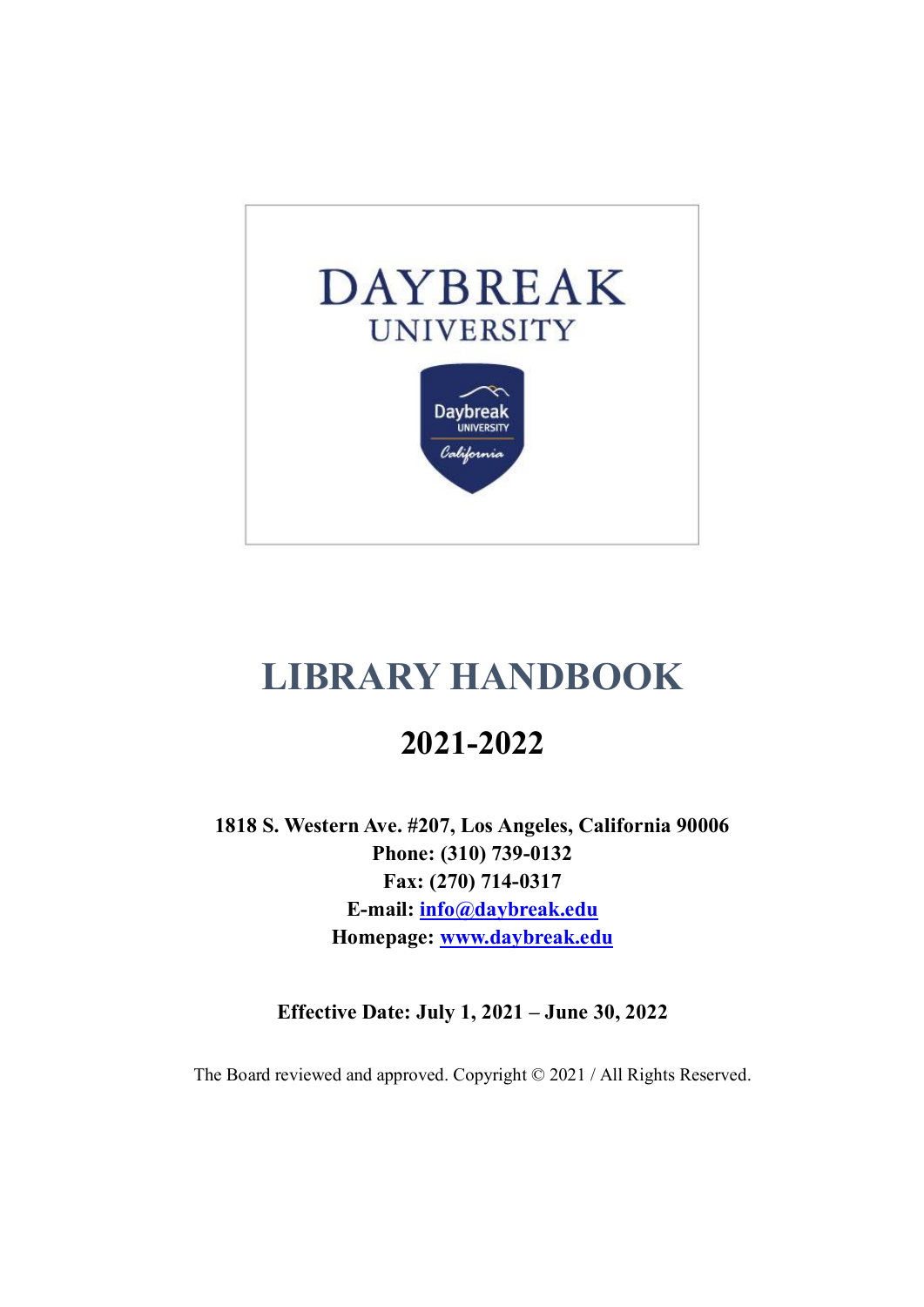# **Table of Contents**

| 7. ACCESSING LIBRARY AND INFORMATION RESOURCES NETWORK (LIRN) |  |
|---------------------------------------------------------------|--|
|                                                               |  |
|                                                               |  |
|                                                               |  |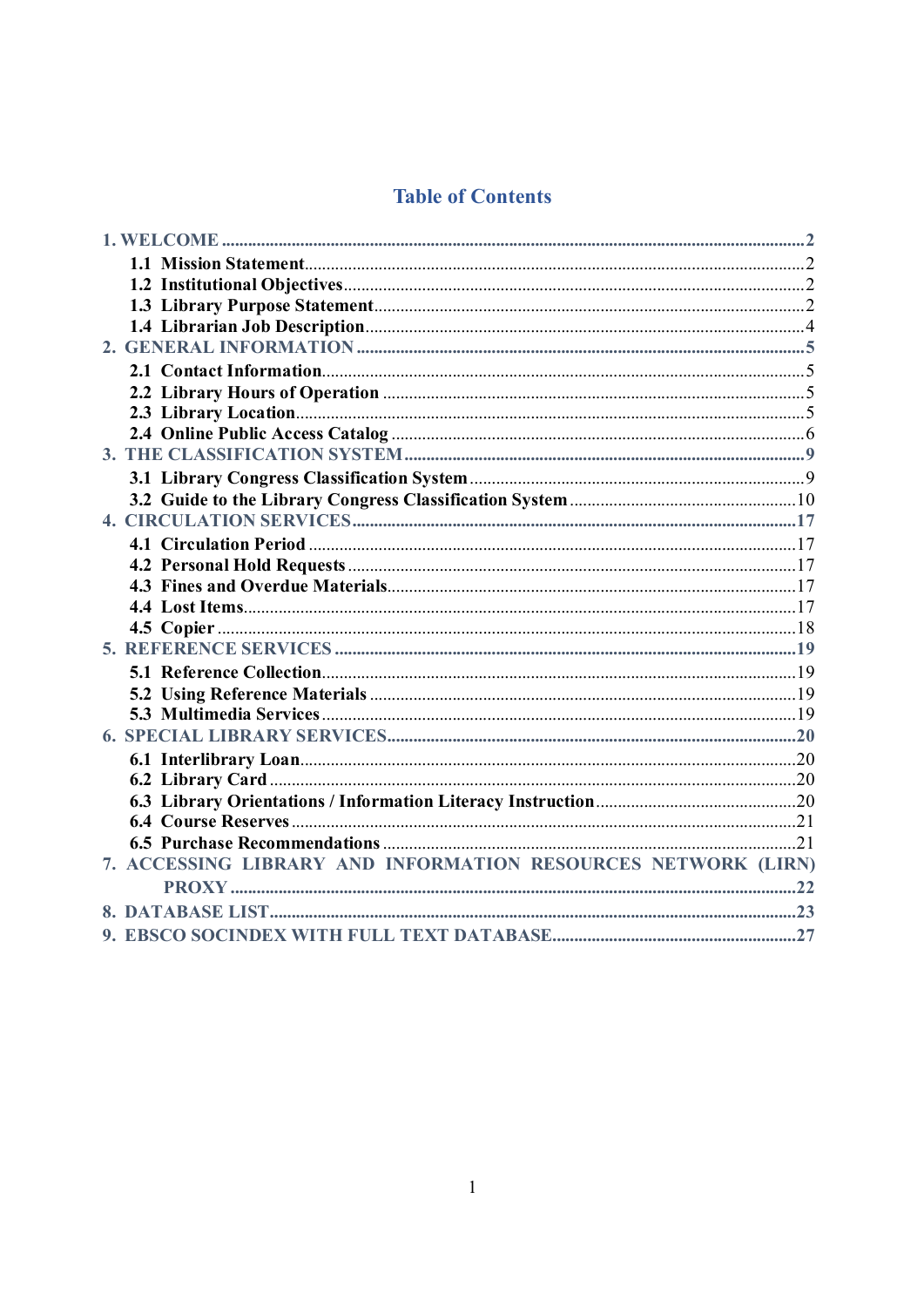## **1. WELCOME**

Welcome to the Library! This handbook is designed to make your use of the Library more productive and efficient as you begin and continue your education at Daybreak University.

The handbook not only describes the varied material contained in the Library but ways of finding them easily and the regulations governing their use. All library resources are linked by computer network for research and circulation.

Refer to your handbook often, but always feel free to ask questions if you become confused or uncertain. The Library is here to support you in your educational and personal endeavors; please allow us to help you use it most effectively!

#### **1.1Mission Statement**

The Mission of Daybreak University is to be a facilitator for the students' self-actualization, in spite of the darker sides of their lives. Daybreak University provides rigorous education that inspires spiritual healing and transformational change in individuals, couples, families, and communities through professional research, academic and practical excellence with a compassionate heart of God. The vision of Daybreak University is transforming the world by changing one relationship at a time.

## **1.2 Institutional Objectives**

In pursuing its mission, Daybreak University seeks to achieve these four university wide objectives:

- 1. Achieve excellence in education and research.
- 2. Develop innovative and effective practitioners.
- 3. Develop a lifelong commitment to service and reflect Christian spirituality of love and compassion into learning and practice.
- 4. Promote cultural and individual diversity and attitudes of respect for all.

## **1.3Library Purpose Statement**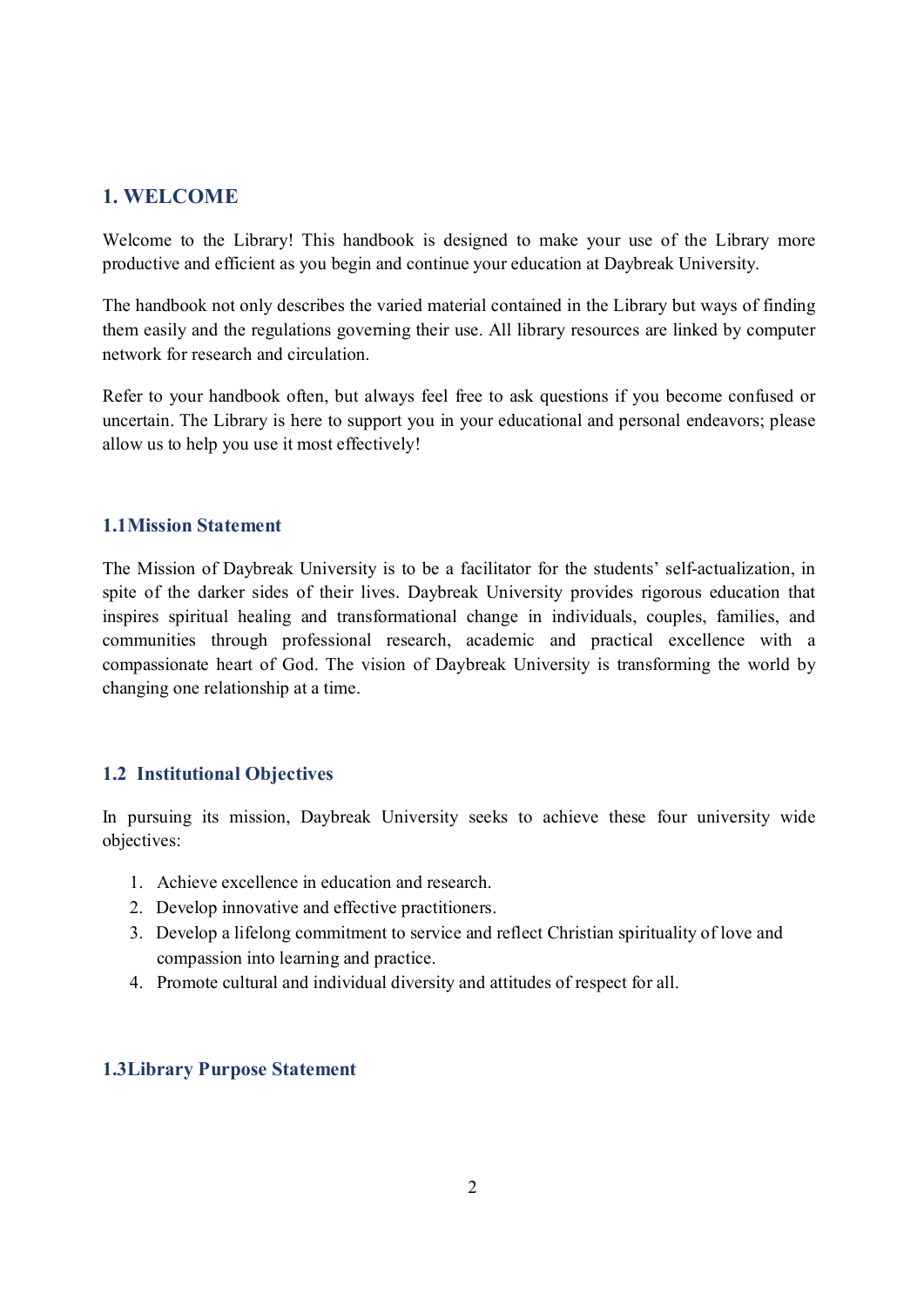The mission of the Daybreak University Library is to provide students, faculty, and staff with the bibliographic resources, research tools, and study environment necessary for the academic training of students to fulfill the mission of the school. We develop collections, catalogs, staff, services, policies, and facilities to support this task.

This mission is supported by the following goals:

#### **Bibliographic Resources**

- · To provide well organized collection of books, periodicals, audiovisual and electronic media which effectively supports the curriculum, course offerings, and usage of the institution
- · To develop a collection that is comparable to accredited colleges which is similar with our size

## **Technology and Electronic Resources**

- · To provide technological tool, software, and hardware that facilitate research and easy access to information
- · To provide access to an electronic catalog of materials, organized according to nationally recognized and accepted standards, which includes access to databases and full-text materials and provides a gateway to a wide variety of external resources

#### **Research Guides and Information Literacy Instruction**

- · To provide reference and research assistance in order to support students' learning and faculty's instruction
- · To provide training in information literacy and research skills such as academic style, plagiarism, copyrights, fair use, information retrieval, etc.
- · To provide competent professionals and support staff in adequate numbers to meet the needs of faculty and students

#### **Network and Inter-Library Loan**

- · To provide access to additional resources from other collections such as cooperative agreements, inter-library loan, resource sharing programs
- · To partner with faculty in developing and implementing possibilities of using library resources to better support their instruction

## **Facilities**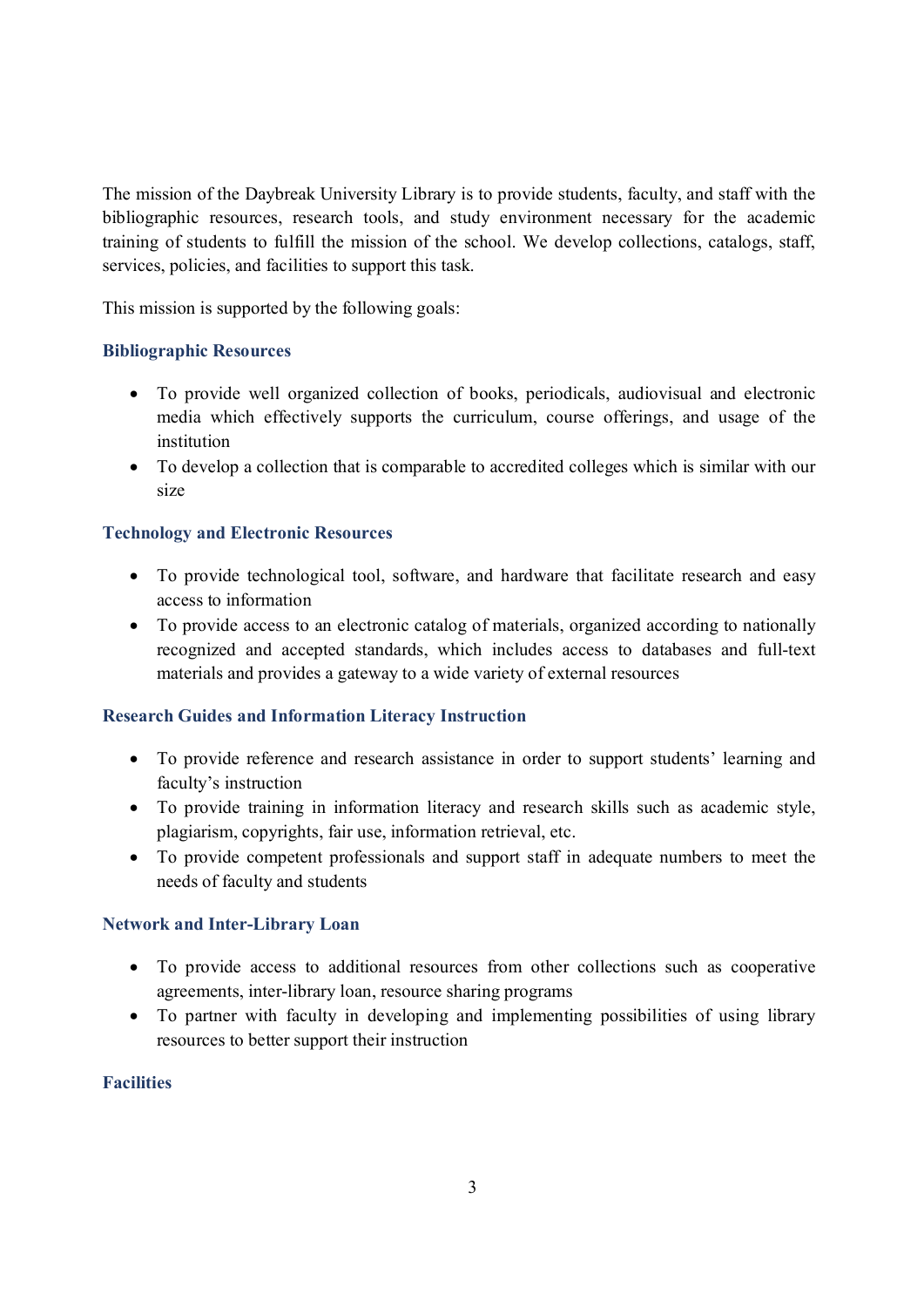- · To provide comfortable, well-lit, and attractively furnished study space for users to be able to fully use the library services and materials within the library
- · To provide sufficient, safe, and attractive space for display, processing, and storage of the collection

#### **Assessment and Plan**

- · To assess library usage and survey user satisfaction for improvement of library services
- · To regularly evaluate library services in order to reflect the result into a strategic action plan

## **1.4Librarian Job Description**

Librarian is responsible for management of the library resources and services and reports to and consults with Academic Dean. Responsibilities include:

- Develops and enforces policies concerning the development of library resources and services, in consultation with the faculty.
- Develops and implements plans for the library and information technology.
- Manages the selection, acquisition and cataloging of books, periodicals and other library materials to support the school's curricula.
- Manages the various services of the library.
- Assist in the educational use of technology
- Prepares the annual library budget.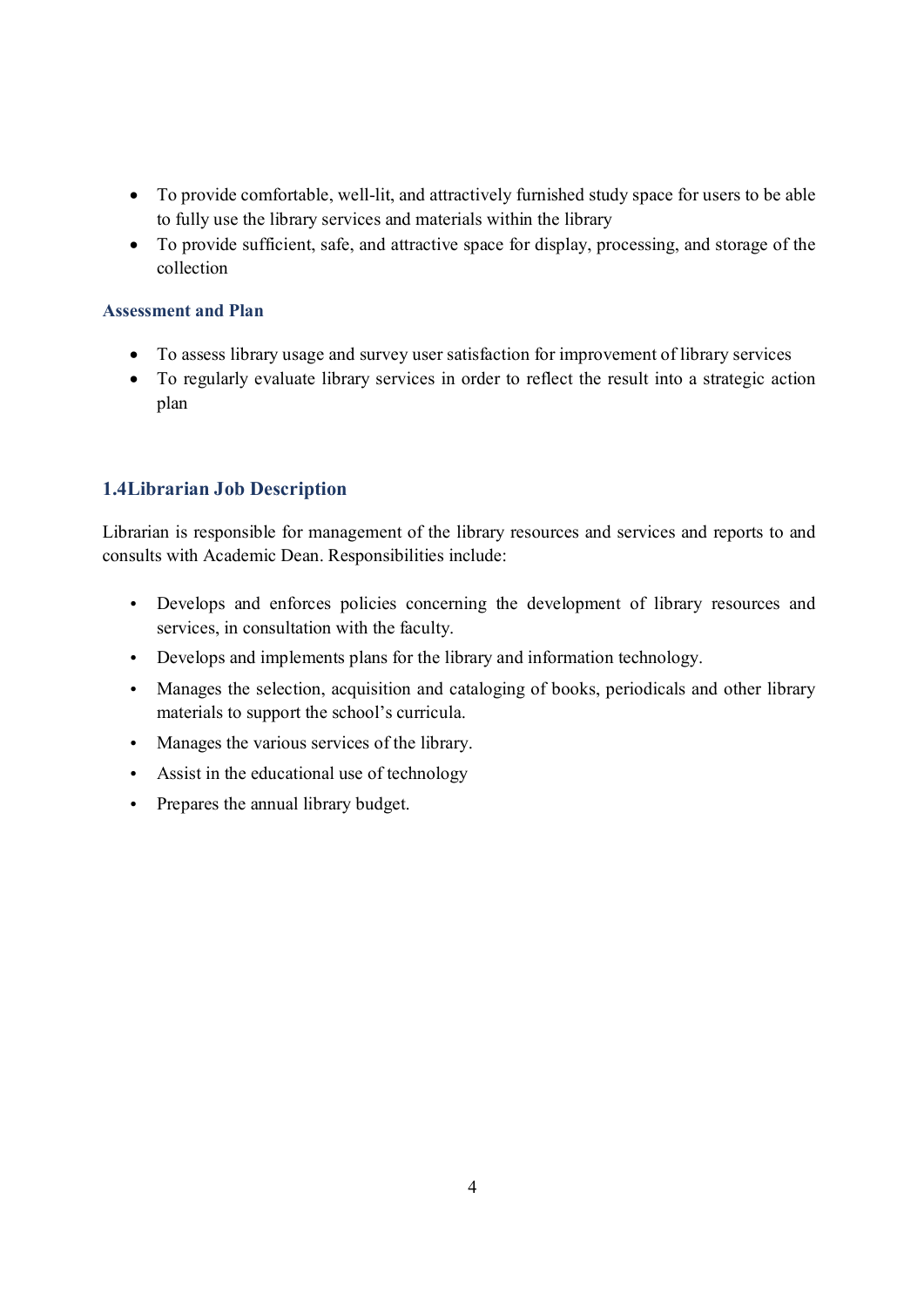## **2.GENERAL INFORMATION**

## **2.1Contact Information**

- Telephone: (310) 739-0132
- Fax:  $(270)$  714-0317
- E-mail: library@daybreak.education

## **2.2Library Hours of Operation**

- · **Monday through Friday: 9:30 a.m. - 7:30 p.m.**
- · **CLOSED: Saturday and Sunday, quarter breaks and holiday breaks.**
	- o New Year's Day
	- o Martin Luther King's Day
	- o President's Day
	- o Memorial Day
	- o Independence Day
	- o Labor Day
	- o Thanksgiving Day
	- o Christmas Day

#### **Any change in hours is posted on the Library circulation desk.**

## **2.3Library Location**

The Daybreak University is located on the main floor. Library hours are during weekdays are 9:30am to 7:30pm. Times are posted outside of the Library entrance.

The Daybreak University library contains a wide variety of resource materials for student use in addition to computer stations with Wi-Fi Internet access, and study tables.

The library contains in excess of 5,000 physical books and 100,000 e-books in addition to online resources. Students may use textbooks, dictionaries, encyclopedias newspapers, and periodicals to research topics inside and outside of class and stay abreast of current events and industry trends.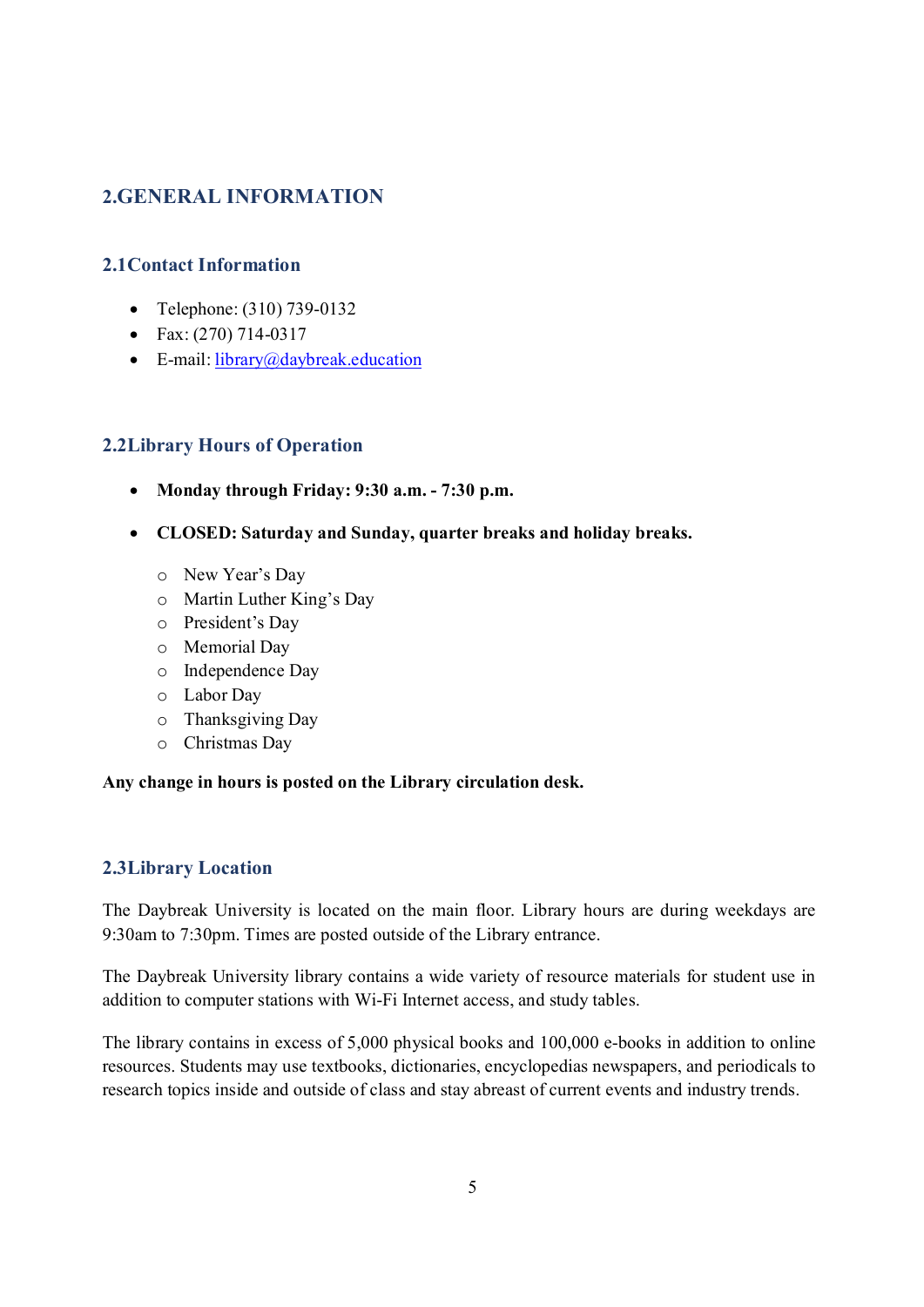We have a professional librarian who is available to assist you with learning resources and data search. In addition, we also provide quiet places to study in our on-campus library.

- · Total Number of Volumes: about 5,000 physical books and 100,000 e-books
- · Volumes on counseling and psychology: about 3,500
- · Volumes on religious subject: about 1,500
- · Periodicals: 10,000 e-journals with 40 databases

## **2.4Online Public Access Catalog**

The Daybreak University Library uses the Library World Automated System for its online public access catalog (OPAC). The following inserts show how the screen will appear on the computer.

Click on the "DaybreakLibrary" menu at the Daybreak University website. This will take you to the Library webpage.

Click on the "LIBRARY" menu at the Daybreak University website. This will take you to the Library Online Catalog.

Choose the Library on the Daybreak Universityhomepage(www.daybreak.education). You may search the books by author, title, or subject. Borrower ID and password are not required to search the library catalog of in-house materials.

Daybreak University Library web page can be accessed outside the library through:

https://opac.libraryworld.com/opac/signin.php?libraryname=DAYBREAK%20LIBRARY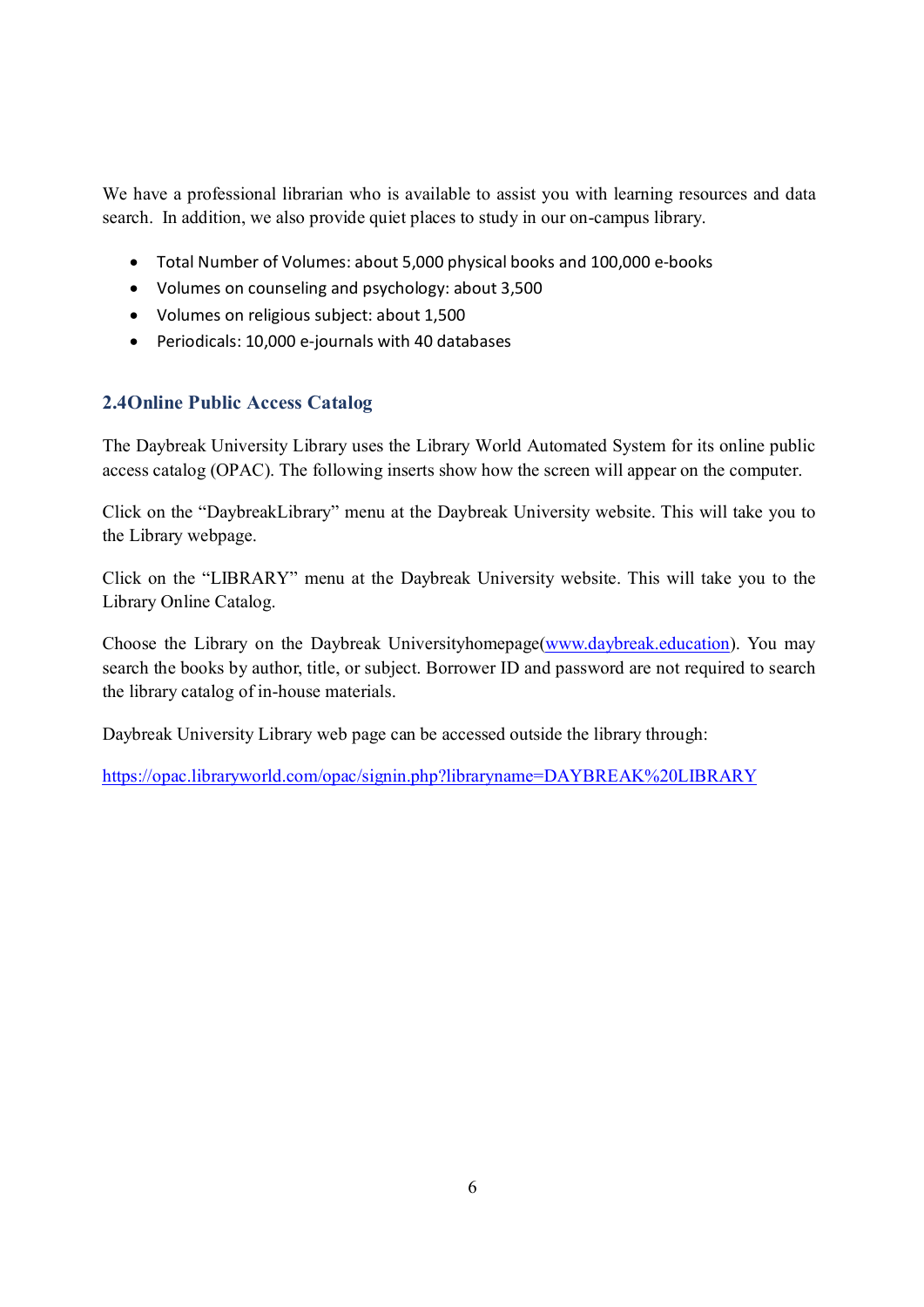| <b>DAYBREAK LIBRARY</b>             |                                           |                                                                              |  |  |  |  |  |  |
|-------------------------------------|-------------------------------------------|------------------------------------------------------------------------------|--|--|--|--|--|--|
| $\sum_{\text{Home}}$                | Home                                      | $\check{ }$<br>$\alpha$<br>All Words<br>Sort: Title<br>Clear<br>$\checkmark$ |  |  |  |  |  |  |
| $\odot$<br>Search                   | Recently Added Titles                     |                                                                              |  |  |  |  |  |  |
| $\overline{\mathbf{R}}$<br>Advanced |                                           |                                                                              |  |  |  |  |  |  |
| Simple<br>حدو                       |                                           |                                                                              |  |  |  |  |  |  |
| Clipboard                           |                                           |                                                                              |  |  |  |  |  |  |
|                                     |                                           |                                                                              |  |  |  |  |  |  |
|                                     | @ 2019 - LibraryWorld All Rights Reserved |                                                                              |  |  |  |  |  |  |

The next screen is the basic search screen. Enter the word or search term you wish to search. A **KEYWORD** search is the default search mechanism, and may be faster if you do not have specific information. If you wish to search by **AUTHOR**, **TITLE**, or **SUBJECT**, click the appropriate radio button. An **AUTHOR**, **TITLE**, or **SUBJECT** search is good to use when you know specific information. Feel free to ask the librarian for specific subject headings. In the case of authors, the last name should be given first.

| <b>DAYBREAK LIBRARY</b>                    |                       |                                                                           |  |  |  |  |  |
|--------------------------------------------|-----------------------|---------------------------------------------------------------------------|--|--|--|--|--|
| $\sum_{\text{Home}}$<br>$\odot$            | <b>Home</b>           | $\check{~}$<br>Q<br>Sort: Title<br>All Words<br>$\mathord{\sim}$<br>Clear |  |  |  |  |  |
| Search<br>$\blacktriangledown$<br>Advanced | Recently Added Titles |                                                                           |  |  |  |  |  |
| Simple                                     |                       |                                                                           |  |  |  |  |  |
| حدد<br>Clipboard                           |                       |                                                                           |  |  |  |  |  |
|                                            |                       | @ 2019 - LibraryWorld All Rights Reserved                                 |  |  |  |  |  |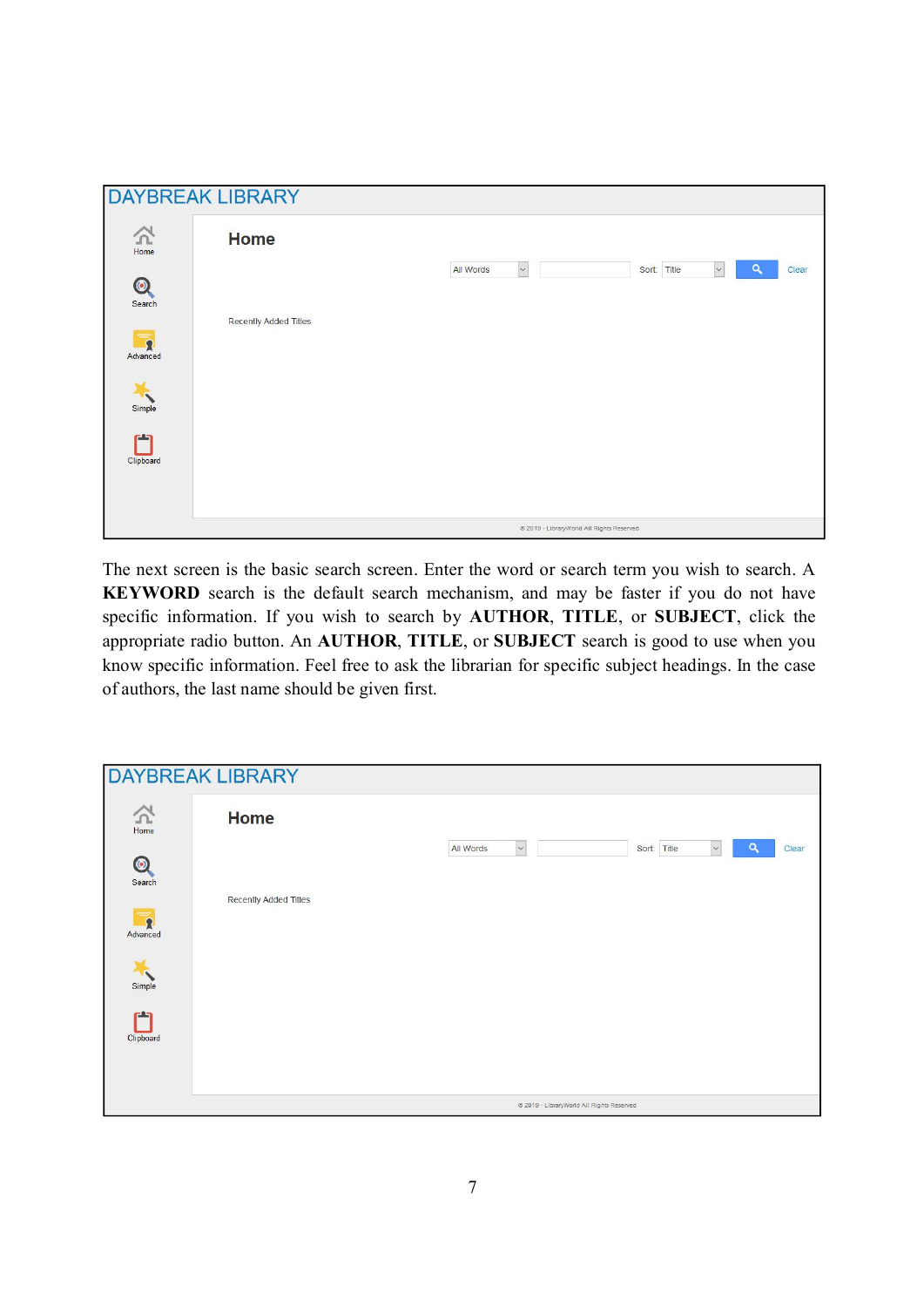The search system is extremely spelling sensitive, so if you do obtain results when you execute your search, please check your spelling.

Once you've made your selections, click "search" to begin your search.

You will then see a list of your search results. From here, you may look at the detail of each particular item. The shelf status (whether the item is on the shelf or checked out) will display to the right.

By selecting one of the titles from the results list, you will see more detail regarding the item. The author and title information is given, as is the call number and other bibliographic information. From here, you can select "Show card" to see the information about the item in a card-catalog format. You may select "Show copies" to see additional information about a particular item, including shelf status, due date, and other information.

From this screen, you can also place an item that is checked out, on hold, or create a list of titles for a bibliography by clicking on the appropriate buttons to the right.

If you cannot find the materials you are looking for, please ask Library staff member for assistance.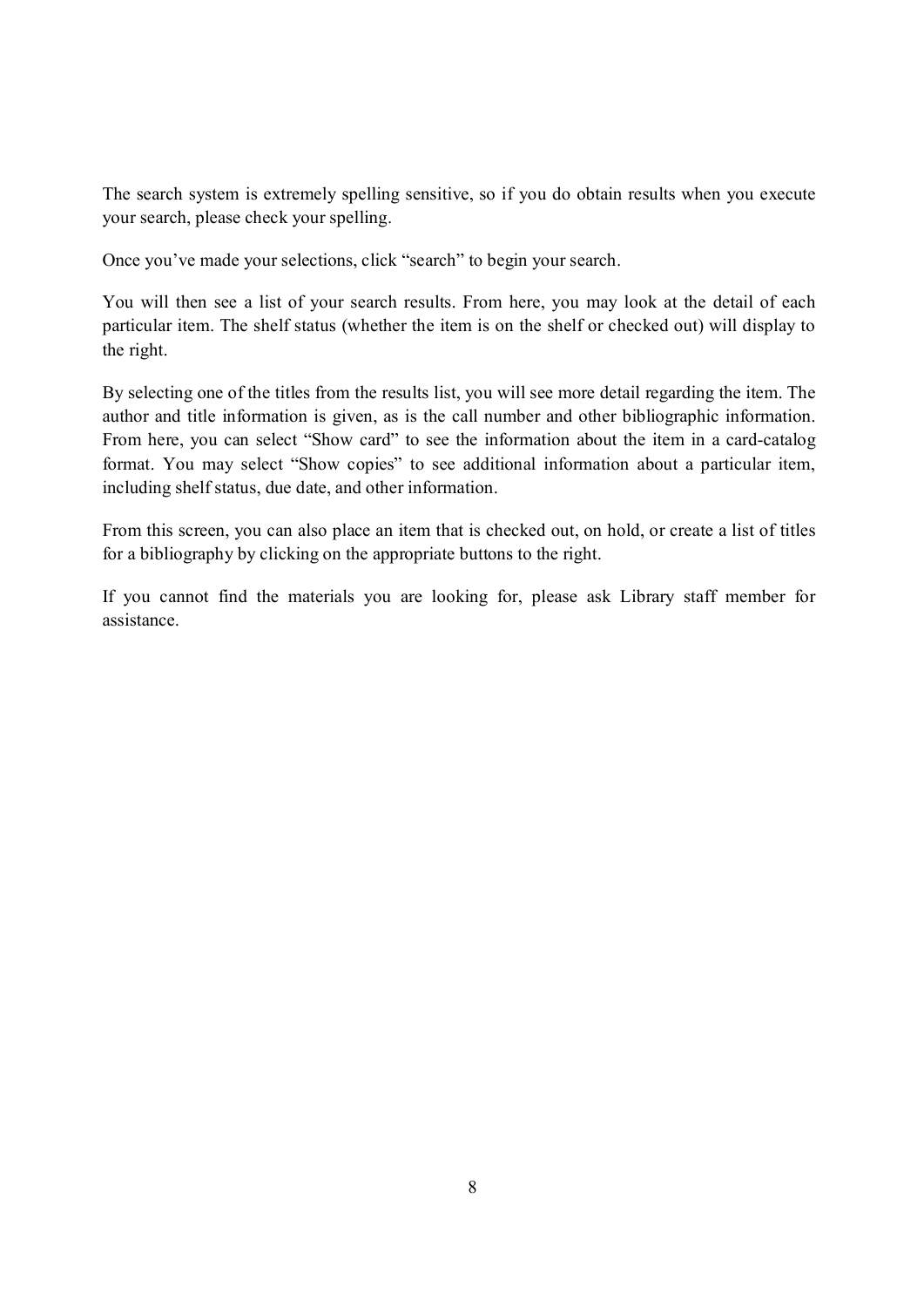## **3.THE CLASSIFICATION SYSTEM**

## **3.1Library Congress Classification System**

The Daybreak University Library uses the Library of Congress classification system (LC).

This system of classification is used by most college and university libraries. The LC system arranges materials into subject areas and allows books or media on the same subject to be placed together on the shelves. Each item is assigned a call number which consists of a series of letters and numbers:

#### **EXAMPLE:**

**GV** broad subject--RECREATION **995** further identifies the subject **.B37** B is the first letter of the author's last name, 37 further identifies theAuthor

Once you have identified a call number, you can locate materials in separate areas of the Library. Generally, these areas are circulation, reference (REF or R) and media (VCR, VCT, DVD, EQ). NOTE: Oversize books are shelved in a separate area. Ask for assistance when looking for these books.

Reference and audiovisual materials let you know that they are shelved separately from circulating books because they have REF or other collection code above the call number. When you find the correct area, each shelf has designated signs with letters/numbers on the end panels. Locate the first letter of the call number (B for example) on the end panel. Then look for the second letter, if there is one. A single letter B would come before BC. BJ would come before BT, etc.

Follow these two rules when you encounter decimals in a call number:

- 1. Numbers that follow a decimal are read as whole numbers.
- 2. Numbers that follow a decimal are read as decimals.

#### **EXAMPLE:**

|  | B BC BJ BT BT MT              |  |
|--|-------------------------------|--|
|  | 123 11 222 160.4 160.48 881.7 |  |
|  | R4 K2 T31 T62 Z21 A43         |  |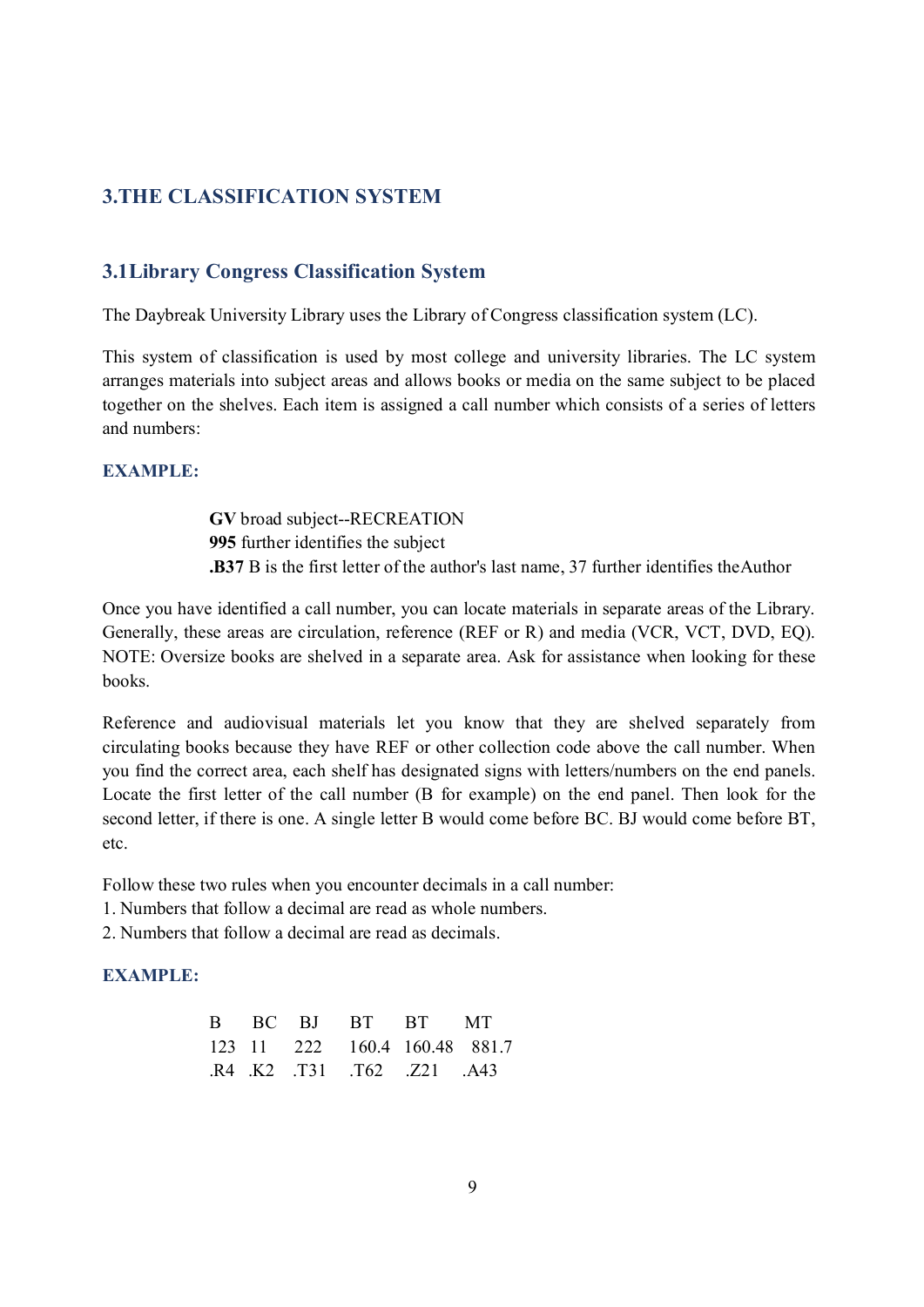## **3.2Guide to the Library Congress Classification System**

#### **A. General Works**

AE - Encyclopedias AI - Indexes AM - Museums AP - Periodicals AS - Academics AY - Yearbooks, almanacs

#### **B. Philosophy,Psychology, Religion**

- B History & systems ofphilosophy BC - Logic BD - Speculative philosophy BF - Psychology BH - Aesthetics BJ - Ethics BL - Religions, mythology, rationalism BM - Judaism BP - Islam, Bahaism, Theosophy BR - Christianity (General) BS - The Bible BT - Doctrinal theology BV - Practical theology
- BX Denominations andSects

#### **C. Auxiliary Sciencesof History**

- CB History of civilization &culture
- CC Archaeology (General)
- CD Diplomacy, archives,seals
- CE Chronology
- CJ Numismatics
- CN Epigraphy
- CR Heraldry
- CS Genealogy
- CT Biography (General)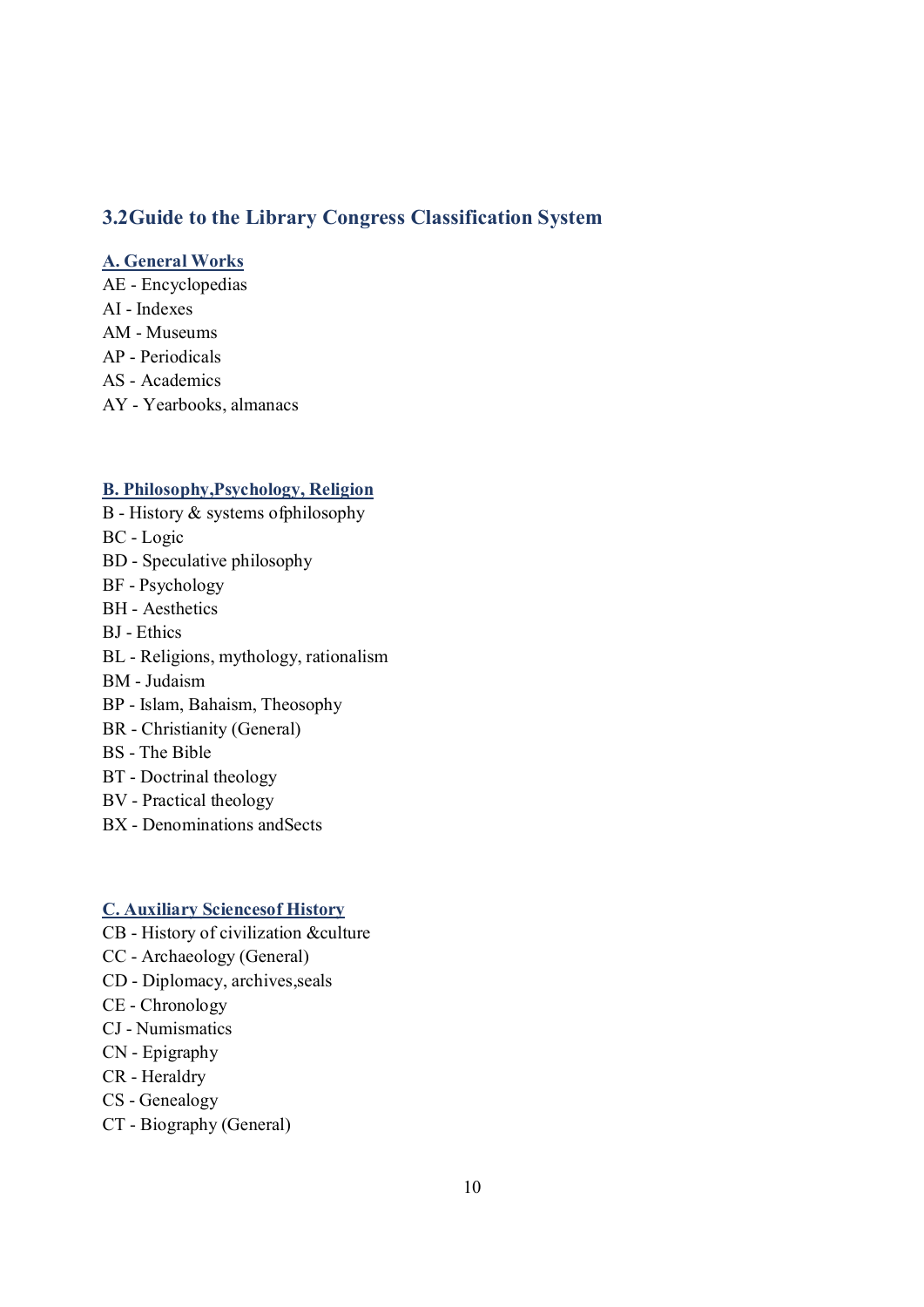## **D. History - General &Eastern**

D - History (General) DA - Great Britain DB - Austria,Czechoslovakia, Hungary DC - France DD - Germany DE - Mediterranean, Greco-Roman world DF - Greece DG - Italy DH - DJ: The Benelux DK - Russia DL - Northern Europe DP - Spain, Portugal DQ - Switzerland DR - Eastern Europe; Turkey DS - Asia DS520-DS689: SoutheastAsia DT - Africa DU - Oceania, Australia, N.Z. DX – Gypsies

#### **E & F. History -Western Hemisphere**

E - America (General), U.S. F1-F975 – U.S. local history F1001-F1140 - Canada F1201-F1392 - Mexico F1401-F3799 - Central andSouth American, theCaribbean area

#### **G. Geography,Anthropology,Recreation**

- 5G Atlases, Globes, Maps
- GA Mathematicalgeography, cartography
- GB Physical geography
- GC Oceanography
- GF Human ecology
- GN Anthropology
- GR Folklore
- GT Manners and customs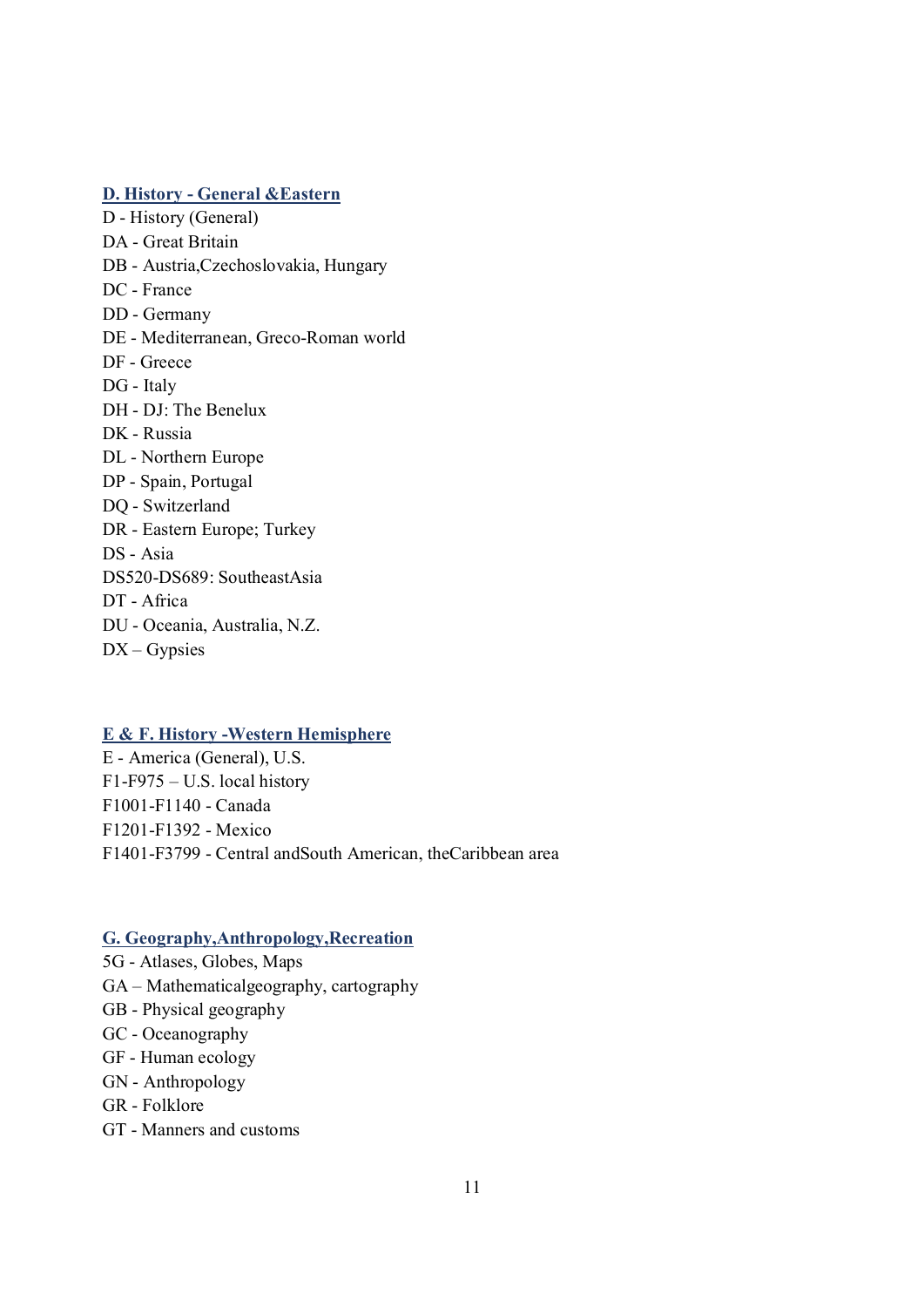GV - Sports and recreation GV1580-GV1799 – Dance

#### **H. Social Sciences andBusiness**

H - Social Sciences (General) HA - Statistics HB - Economic theory HC - Economic history HD - Land, agriculture,communication HE - Transportation HF - Commerce HG - Finance HJ - Public finance HM - Sociology HN - Social history HQ - Social groups; thefamily, marriage, women HS - Societies and clubs HV - Social pathology,criminology, welfare HX - Socialism, communism,anarchism

#### **J. Political Science**

- J Official documents
- JA Collections and generalworks
- JC Political theory
- JF Constitutional history
- JK U.S. constitutionalhistory
- JS Local government
- JX International law &Relations

#### **L. Education**

- L Education (General)
- LA History of education
- LB Theory and practice
- LC Special aspects
- LD Individual U.S.institutions
- LH College/schoolpublications
- LJ Student fraternities &societies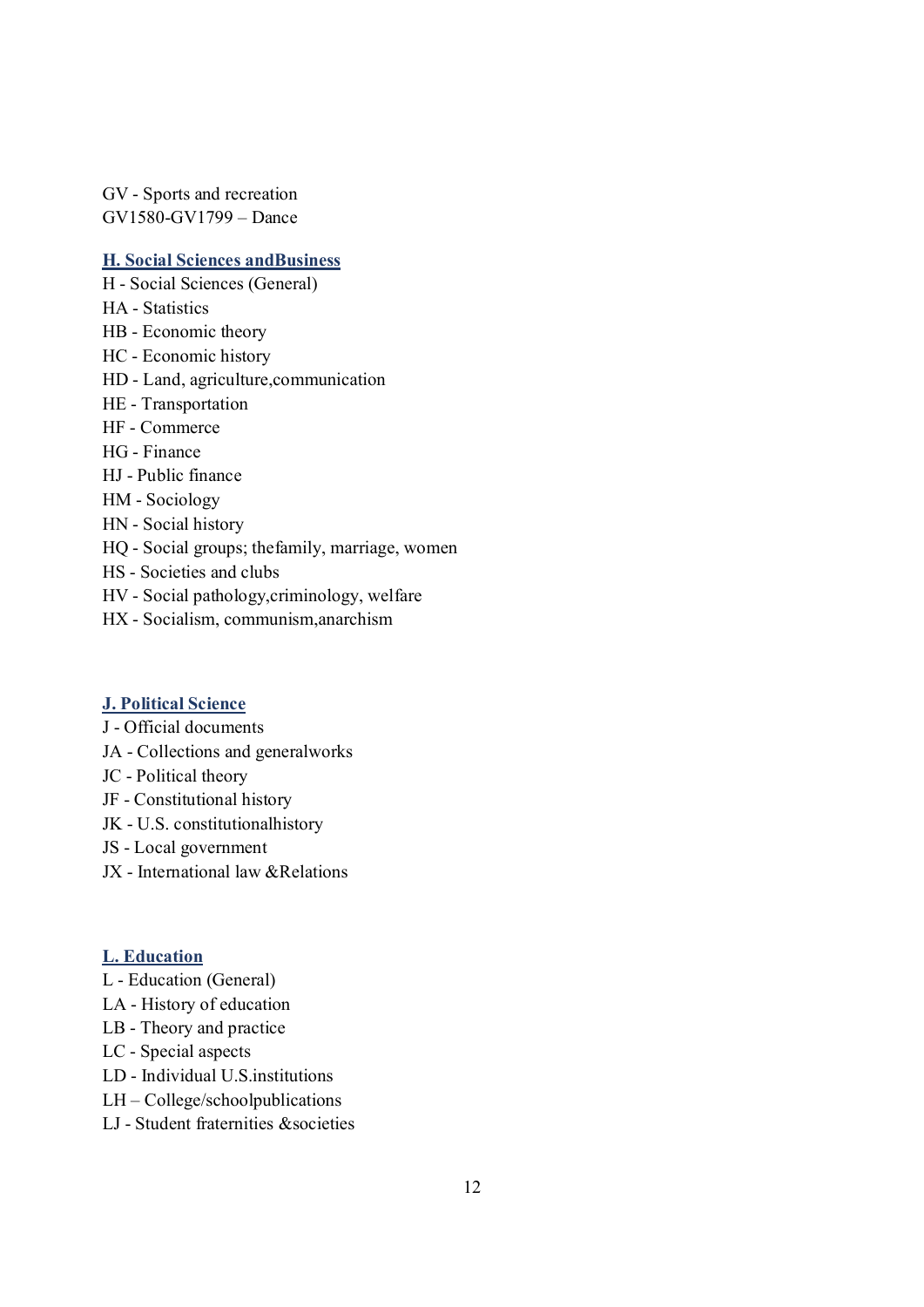LT - Textbooks (General)

#### **M. Music**

M - Music (General) ML - Literature of music MT - Music instruction andStudy

#### **N. Fine Arts**

N - Visual arts (General) NA - Architecture NB - Sculpture NC - Drawing, design,illustration ND - Painting NE - Print media NK - Decorative arts, appliedarts NX - Arts in general

## **P. Language andLiterature**

- P Linguistics
- PA Greek and Latin
- PB Modern Europeanlanguages; Celtic languages
- PC Romance languages
- PD Old Germanic andScandinavian languages
- PE English language
- PF Dutch, Flemish, Germanlanguages
- PG Slavic languages andliterature
- PJ Middle Easternlanguages and literature
- PK Indo-Iranian languagesand literature
- PL East Asian, African, andOceanic languages andliterature
- PM American Indian;artificial languages
- PN Literature, literaryhistory and collections
- PN1993-PN1996 MotionPictures
- PQ Romance literature
- PR English literature
- PS American literature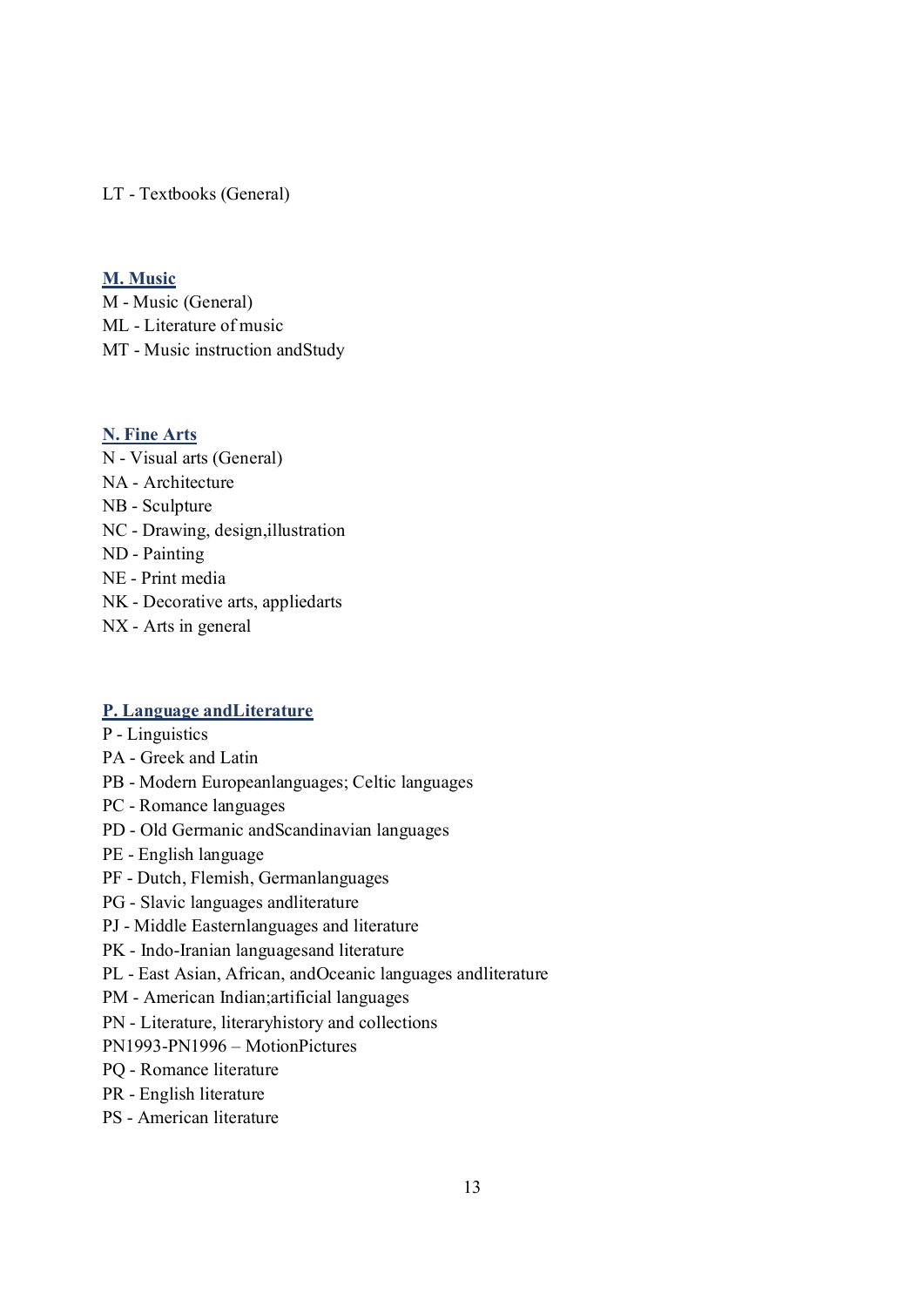PT - Germanic literature

PZ - Children's literature

#### **Q. Science**

Q - Science (General) QA - Mathematics QB - Astronomy QC - Physics QD - Chemistry QE - Geology QH - Natural History(General) QK - Botany QL - Zoology QM - Human Anatomy QP - Physiology QR – Microbiology

## **R.Medicine**

R - Medicine RA - Public aspects ofmedicine

- RB Pathology
- RC Internal Medicine
- RD Surgery
- RE Ophthalmology
- RF Otorhinolaryngology
- RG Gynecology andobstetrics
- RJ Pediatrics
- RK Dentistry
- RL Dermatology
- RM Therapeutics;pharmacology
- RS Pharmacy and material medical
- RT Nursing
- RX Homeopathy
- RZ Other systems ofMedicine

## **S. Agriculture**

S - Agriculture (General)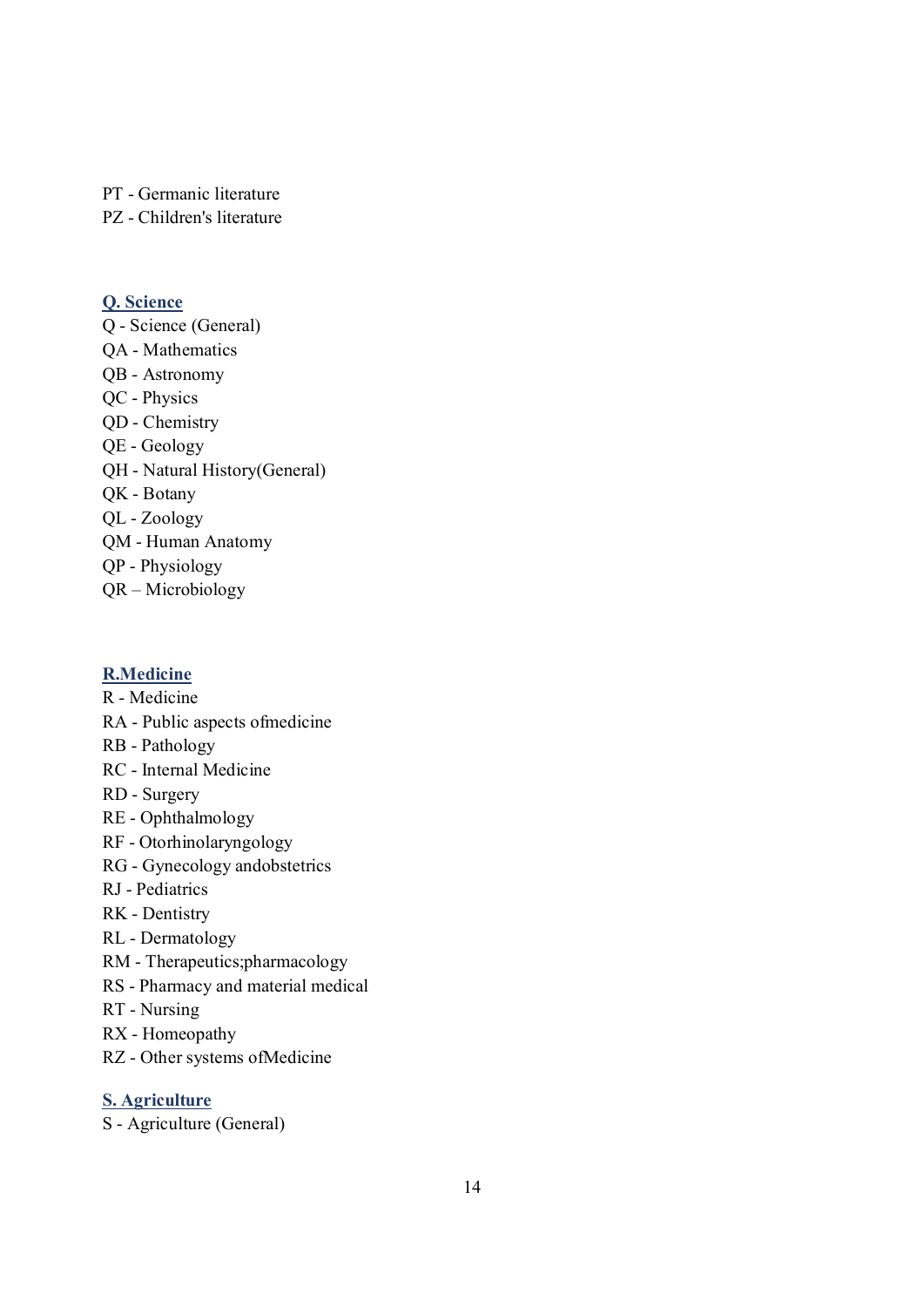- SB Plant culture
- SD Forestry
- SF Animal culture
- SH Aquaculture, fisheries,fishing
- SK Hunting

#### **T.Technology**

- T Technology (General)
- TA Engineering (General)
- TC Hydraulic engineering
- TD Environmentaltechnology
- TE Railroad engineering
- TG Bridge engineering
- TH Building engineering
- TJ Mechanical engineeringand machinery
- TK Electrical engineering;electronics
- TL Motor vehicles;aeronautics; astronautics
- TN Mining engineering;metallurgy
- TP Chemical technology
- TR Photography
- TS Manufactures
- TT Handicrafts; arts andcrafts
- TX Home economics;Cooking

## **U.Military Service**

- UA Armies
- UB Military administration
- UC Maintenance andtransportation
- UD Infantry
- UE Calvary; armored andmechanized Calvary
- UF Artillery
- UG Military engineering
- UH Other services

#### **V. Naval Science**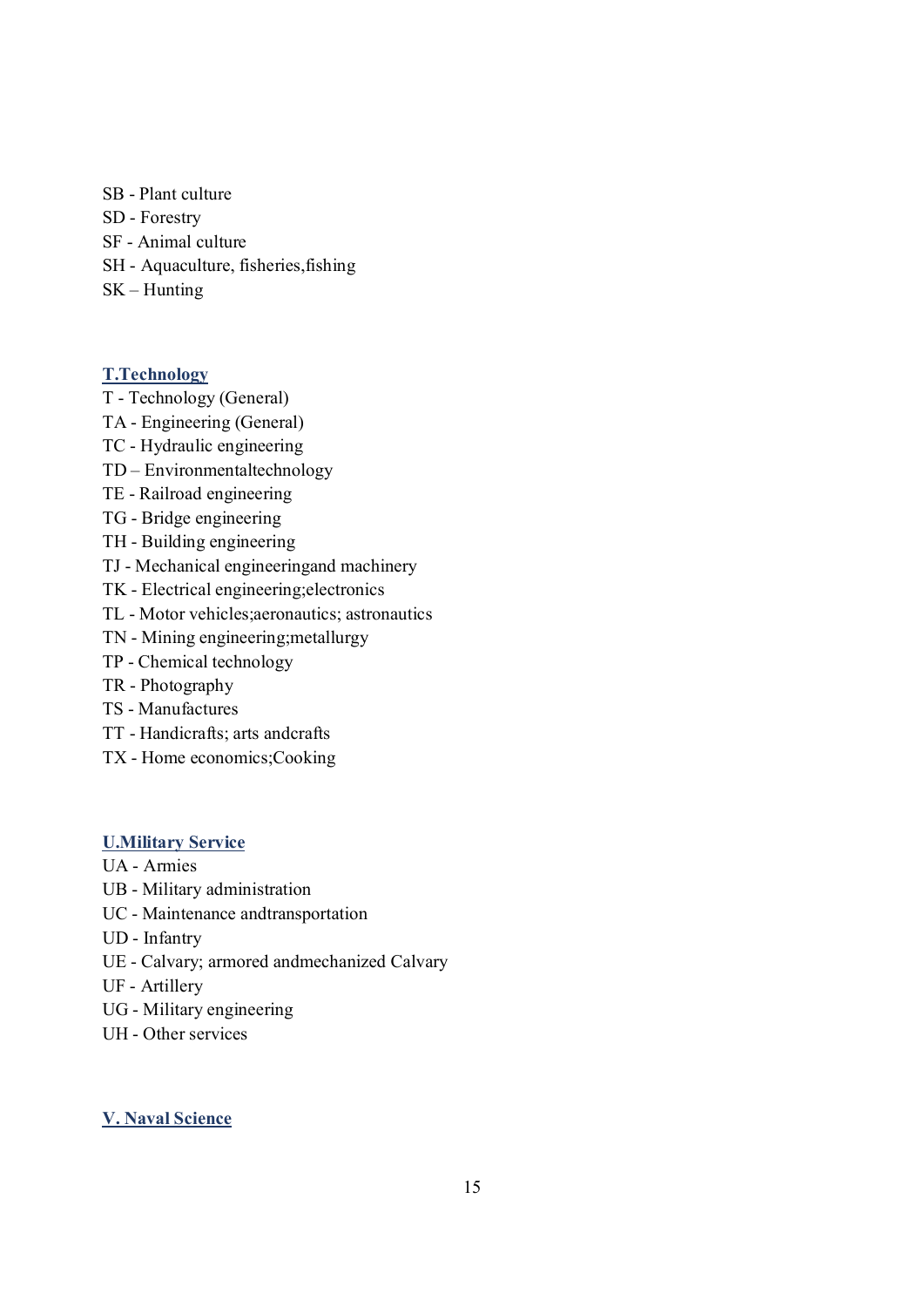- VA Navies
- VB Naval administration
- VC Naval maintenance
- VD Naval seamen
- VE Marines
- VF Naval ordinance
- VG Minor services of navies
- VK Navigation. Merchantmarine
- VM Naval architecture.Shipbuilding. Marineengineering.

## **Z.Library Science**

*If you cannot locate the books you want, remember:*

- 1. Double check the call number.
- 2. The book may be slightly out of place; look in the vicinity of its placement.
- 3. The book may be checked out; you may want to put a tracer on it if you cannot locate asuitable substitute in the stacks.
- 4. Ask the library staff for assistance.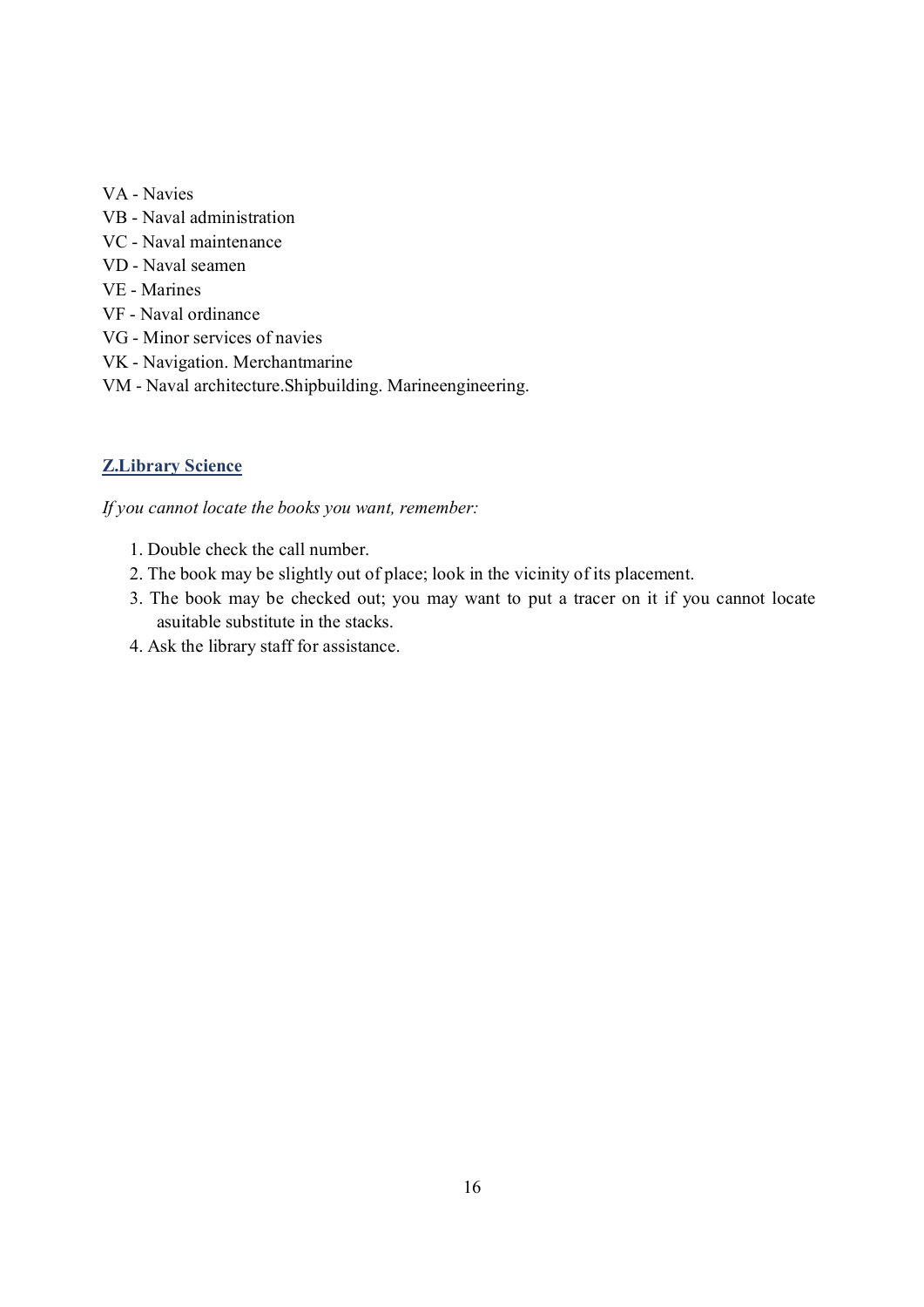## **4.CIRCULATION SERVICES**

## **4.1Circulation Period**

- Students Circulation Period-books can be checked out for four weeks.
- Faculty is asked to return items as soon as possible once they have completed using them.
- Reference books and periodicals do not circulate. They are in library use only.
- · Media-Audio Visual materials can be checked out by faculty and staff members only. These items are loaned until the end of the term. Faculty is asked to return items as soon as possible once they have completed using them. These items cannot be checked out to students, but may be used by students in the library.
- Reserve books -books are "in-library use only", overnight (due by 9:30 a.m. the following day), or as specified by instructor.

#### **4.2Personal Hold Requests**

Students, faculty, and staff may request that a circulation item be held for them if the item has been checked out and unavailable. These holds can be placed by asking the librarian. You will be notified when the item is returned to the Library and is available to you.

#### **4.3Fines and Overdue Materials**

At the end of each quarter, faculty overdue notices are sent to those faculty members who have failed to return books and other materials to the library. However, faculty and staff borrowing privileges may be suspended when materials have not been returned after one academic year. The prompt return of materials is necessary if the library is to give you and others quality service. Fines are imposed on the late materials as follows:

- Four-week check-out of Books-.25 cents per day, per book
- Reserve check-out of materials \$2.00 per hour, per item

## **4.4Lost Items**

If a book is lost, the user should inform the library staff immediately. The student will becharged the replacement cost of the book plus a \$10.00 of processing fee.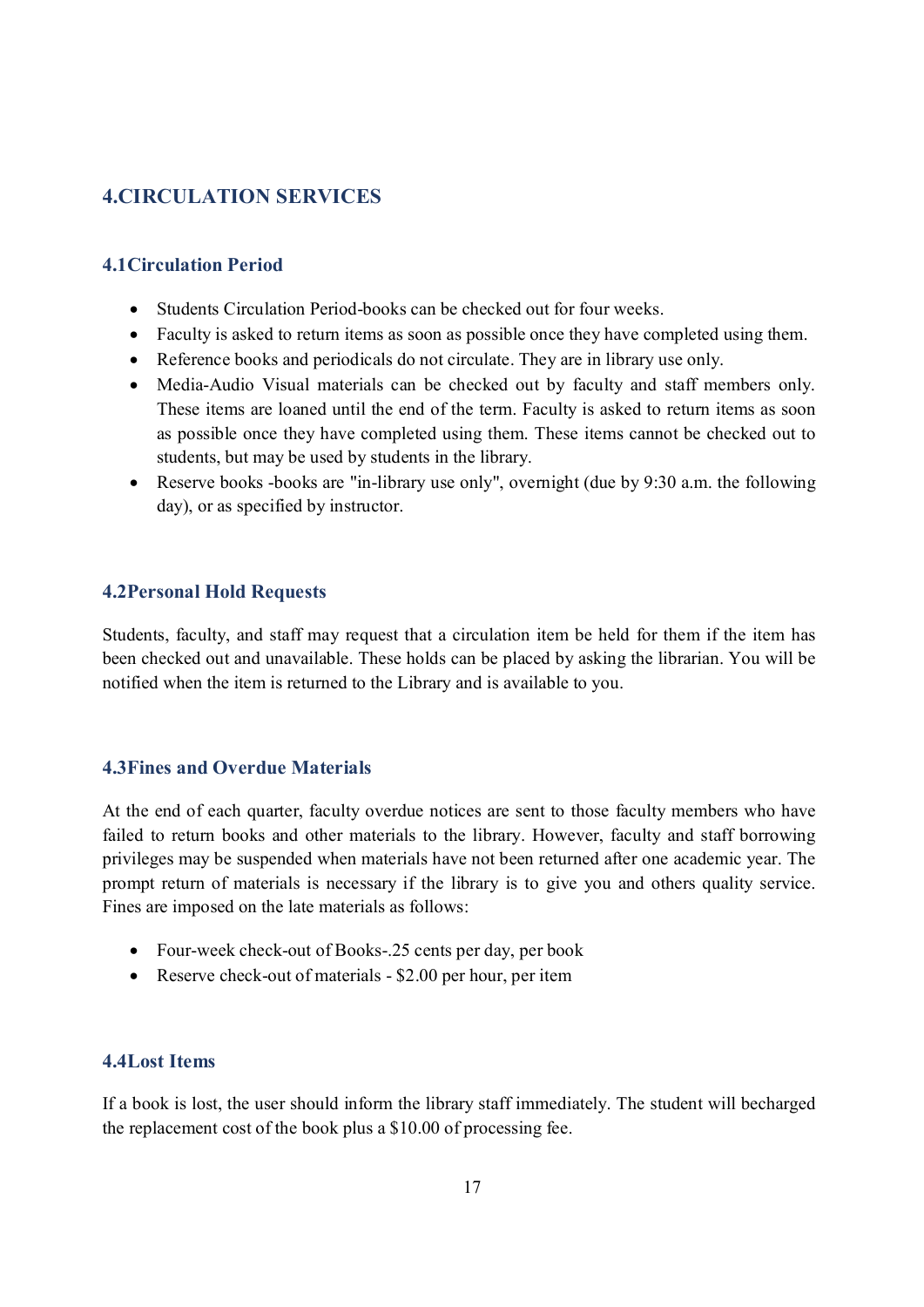## **4.5Copier**

Copiers with enlarging and reduction features are located in main school office. The cost is .10 cents per page.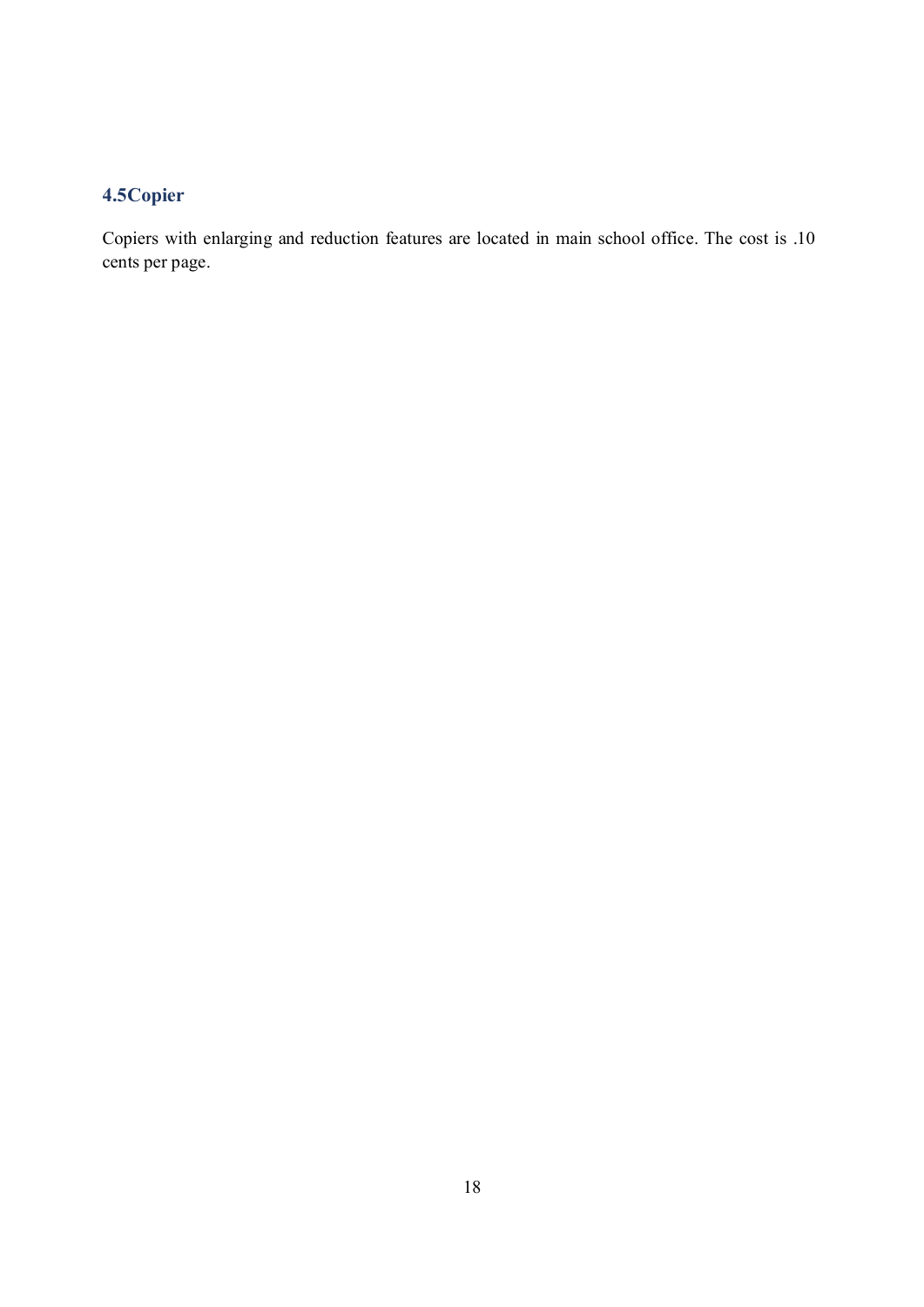## **5.REFERENCE SERVICES**

#### **5.1Reference Collection**

Books in this area contain specific factual information and are not usually read cover-to-cover. Information in a reference work, which may be single or multi-volume, is usually presented alphabetically or topically, often with thorough indexes at the end of the work and instructions for use at the beginning. The staff will gladly assist students in locating reference materials.

#### **5.2Using Reference Materials**

Reference materials are books that can be used by itself as a source of information without use of a second source of information. (Although a reference book may refer or lead to another source information, which is not its main purpose.) Reference books usually include access components such as indexes that lead to information elsewhere in the book itself, rather than to other sources of information. In many cases, reference books cannot be used effectively without using access points included in the included in the reference book. It is therefore, important to look for indexes and other access keys in reference books. The library's reference collection contains many books that will be useful in research. The librarians can help you identify and use the most useful of reference books such as Dictionaries, Encyclopedias, Biographical Sources, Almanacs, Statistics, Specialized Encyclopedias, Chronologies, Atlases, Handbooks, Directories, and Compilations.

## **5.3Multimedia Services**

Multi-media items available for use in the library include DVDs, VCR Cassettes, transparencies, audio-cassettes, slides, records, and other items. These are for use in the Library, and can be located like any other item through use of the OPAC card catalog. Please contact with the library staffs for assistance in finding these materials.

Equipment items are loaned to faculty for classroom use. An AV Materials Reservation Form is available for faculty use on the library web site. Faculty is encouraged to reserve equipment at least two days in advance. Please ask your campus librarian for additional information.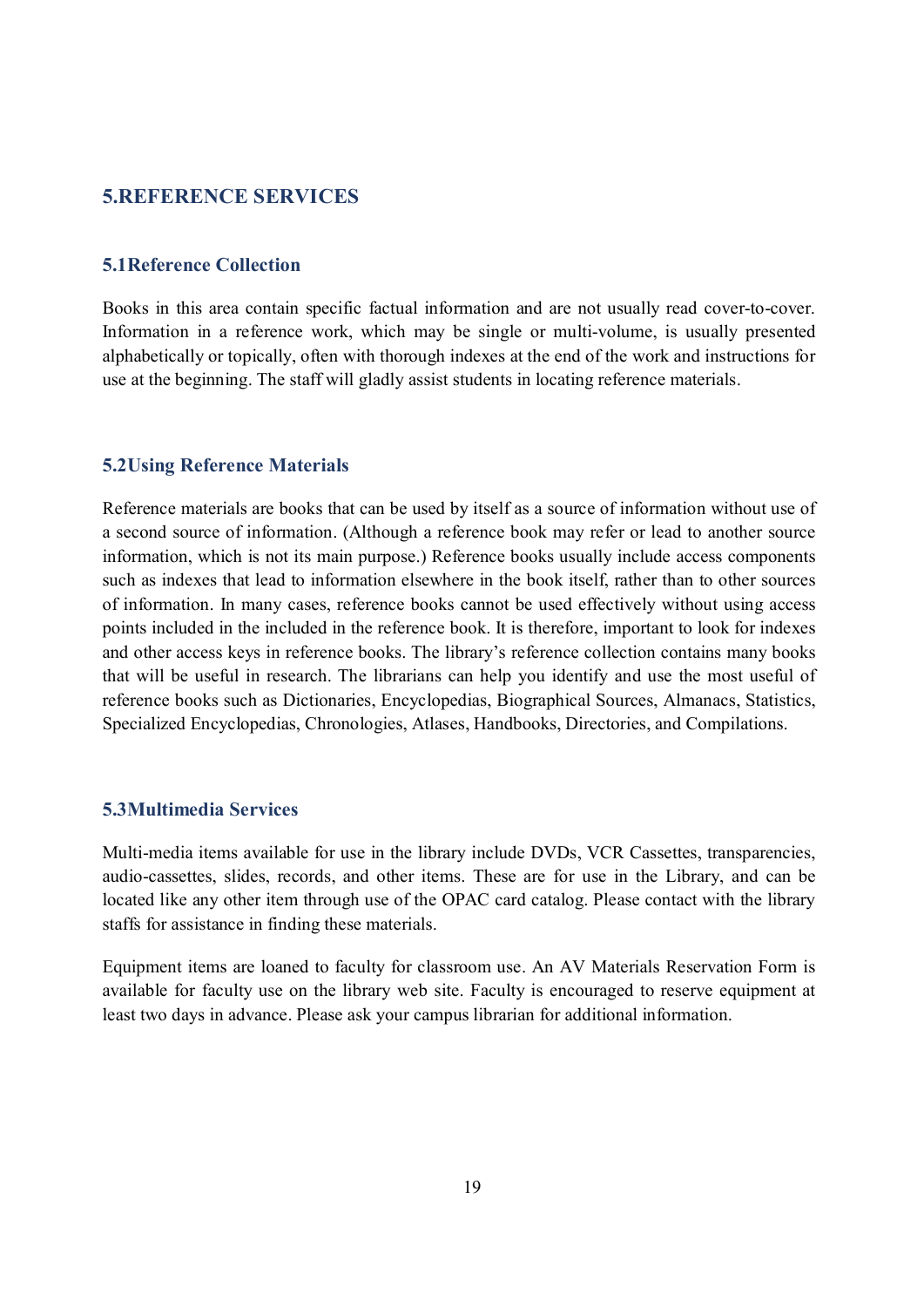## **6.SPECIAL LIBRARY SERVICES**

#### **6.1Interlibrary Loan**

Interlibrary loan is the process by which a library requests material from or provides material to another library. The purpose of interlibrary loan is to obtain material not available in the user's local library.

#### **Borrowing Restrictions**

The library determined borrowing restrictions by the type of materials or any other conditions to allow circulation.

#### **Copyright Issues**

Copyright law limits the number of photocopied articles that can be borrowed throughInter Library Loan. Once we have reached our limit, we will inform you what the closest library owning that title is.

#### **Ask a Librarian**

Have a question? This service is available to all Daybreak students. You ask question in person, by phone, or by email.

## **6.2Library Card**

Your Student ID Card is your library card to borrow materials from the library. You will need to come by the library to get a barcode added ID Card.

## **6.3Library Orientations / Information Literacy Instruction**

The University Librarians offer Orientation Programs and Information Literacy Instruction for classes and individuals upon the request. Basic information about the library, general policies, the Library of Congress Classification system, copyright, plagiarism, research methods and the various services provided are discussed during this instructional session. Faculty members are asked to give a written notice to the librarian at least one week before the date for instruction.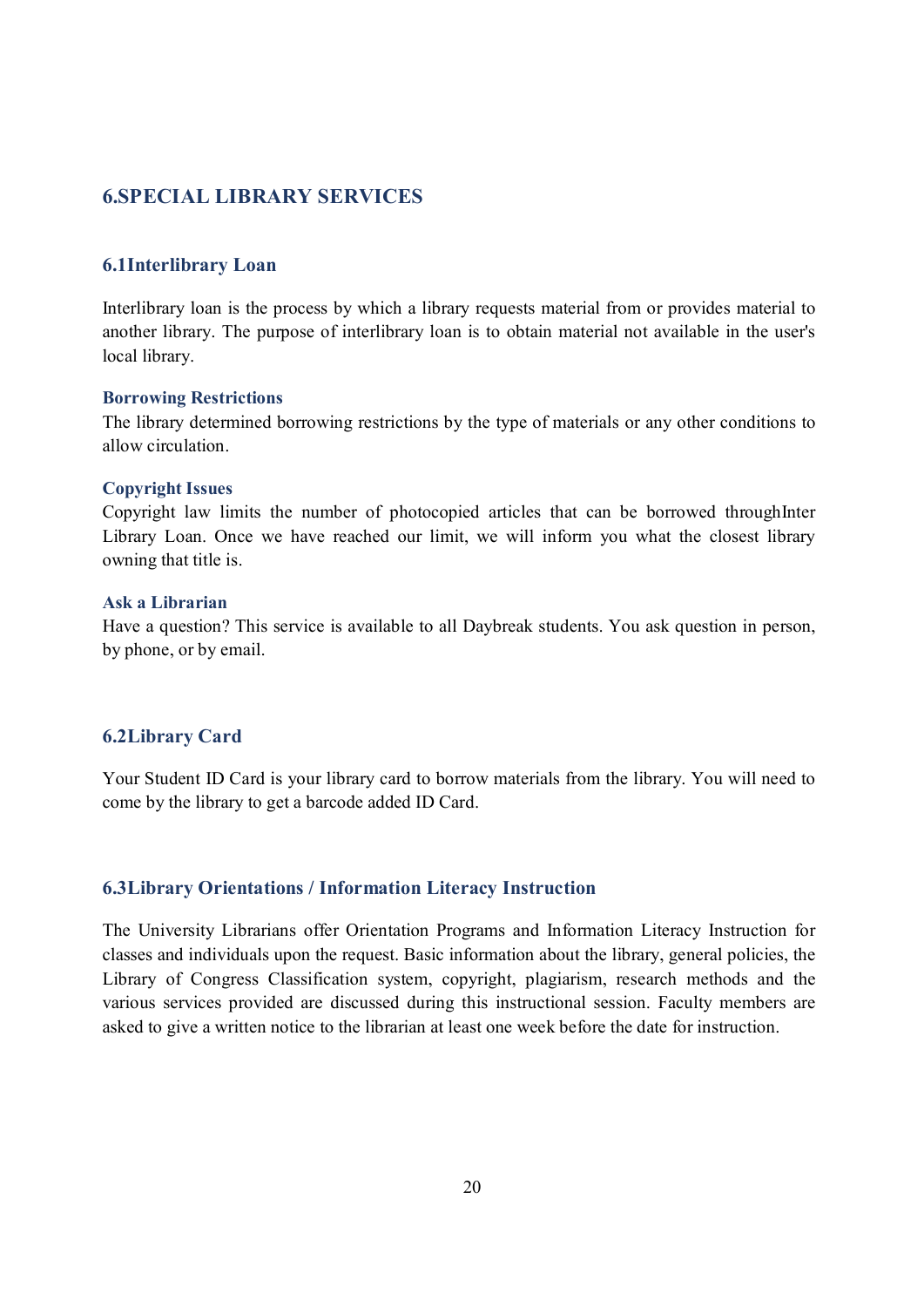#### **6.4Course Reserves**

Faculty may place items from the library collections on reserve, or offer items to be held on reserve for student use as related to a specific course. Faculty members should meet with the Campus Librarian to make any necessary arrangements.

#### **6.5Purchase Recommendations**

Faculty members are encouraged to recommend items to be added to the collections. Forms to make such recommendations are available on the Daybreak University Library website. All purchases made will be consistent with the college's collection development/management policies.

**It is the policy of the Daybreak University that no person shall, on the grounds of race, color, disability, sex, religion, creed, national origin, or age, be excluded from participation in, be denied the benefit of, or be subjected to discrimination under any program, activity, or employment.**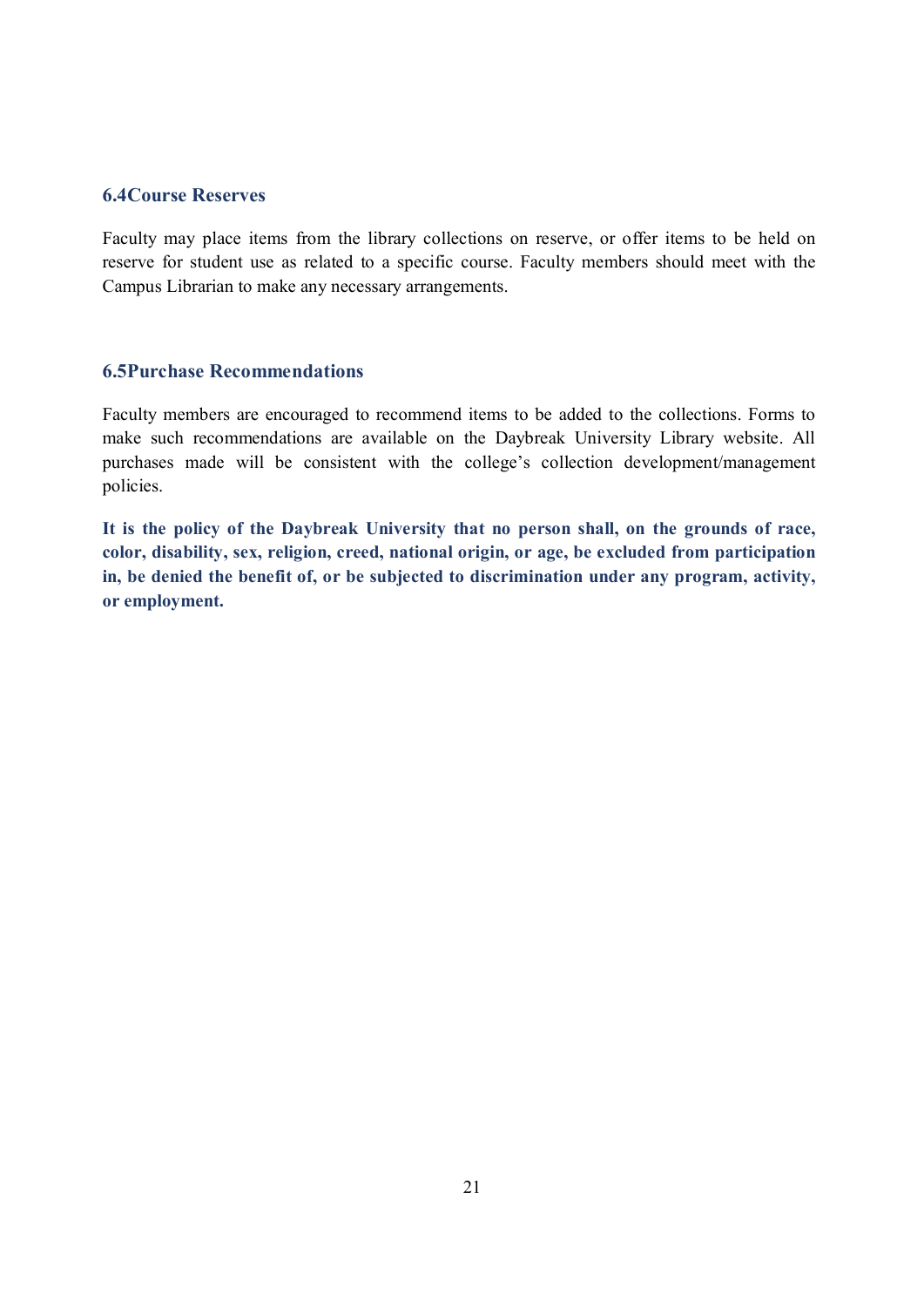# **7.ACCESSING LIBRARY AND INFORMATION RESOURCES NETWORK (LIRN) PROXY**

- · To access LIRN subscription go to: **https://proxy.lirn.net/DaybreakUniv**
	- o **Username: 78958**
	- o **Password: lightheat82**
	- o **Please note URL, Username, and Passwords are case sensitive.**
- · To access your subscription, go to the LIRN homepage at https://www.lirn.net
- Select the "Databases" button or go directly to https://www.lim.net/databases;
- Enter your LIRN ID when prompted.
- Once you have logged in, the resources you have subscribed to will appear on the LIRN Gateway Menu.

Note that on the LIRN Gateway Menu, there is a search box that allows your students to directly query across vendors using our federated search service, LIRNSearch.

The default view for your subscription is the Subject view. You can change this view during your current session by clicking on one of the other tabs (alphabetical, simple, vendor).

Our Librarian staff has composed a YouTube Video that you might find useful.

Thiscan be found on the LIRNotes channel (https://www.youtube.com/watch?v=nl7tjhNMyFo).

If you have any questions, please contact us at  $\frac{1}{\text{ibrary}(a)}\text{daybreak}.$  education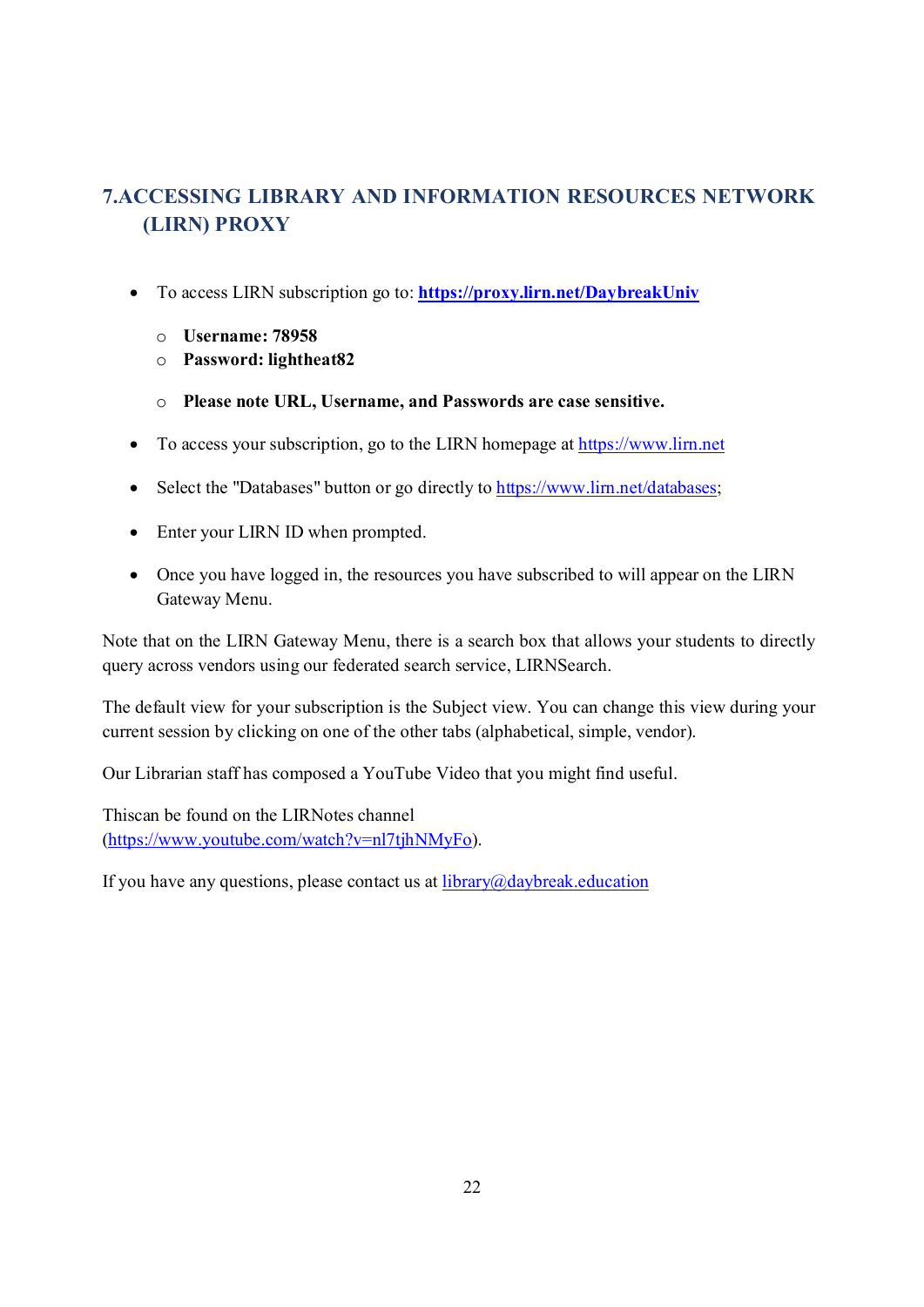## **8.DATABASE LIST**

#### **Education**

American Doctoral Dissertations, 1933-1955 Career & Technical Education Database Cyberbullying Searchable Information Center Education Database ERIC ProQuest Central Psychology Database Research Library: Literature & Language Research Library: Social Science Teacher Reference Center

#### **General & Interdisciplinary**

American Doctoral Dissertations, 1933-1955 Continental Europe Database Directory of Open Access Journals East & South Asia Database East Europe, Central Europe Database ERIC India Database Latin America & Iberian Database Middle East & Africa Database ProQuest Central ProQuest Newsstand Research Library Turkey Database UK & Ireland Database

#### **Health & Medical**

H1N1 (Influenza) Searchable Information Center American Doctoral Dissertations, 1933-1955 Biology Database Breast Cancer Searchable Information Center Directory of Open Access Journals Family Health Database Health & Medical Collection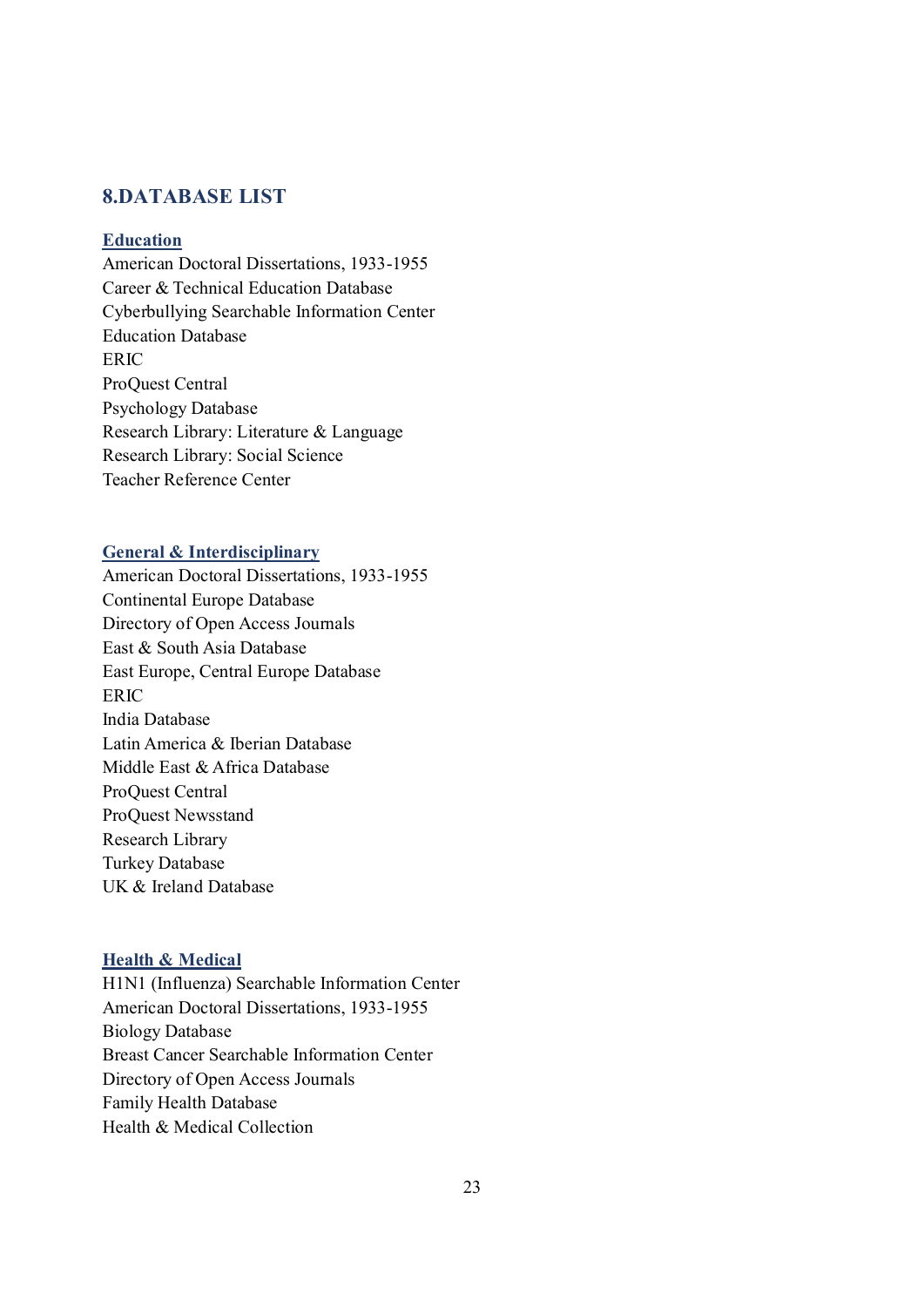Health Management Database Medline Plus Merck Manual - Professional Edition Nursing & Allied Health Database ProQuest Central Public Health Database PUBMED Research Library: Health & Medicine

#### **History & Social Science**

American Doctoral Dissertations, 1933-1955 Criminal Justice Database Education Database European Views of the Americas: 1493 to 1750 Linguistics Database Military Database Political Science Database ProQuest Central ProQuest Newsstand Psychology Database Research Library: History Research Library: Social Science Social Science Database Sociology Database

#### **Language & Literature**

American Doctoral Dissertations, 1933-1955 Linguistics Database ProQuest Central Research Library: Literature & Language

#### **Law & Criminal Justice**

Accounting, Tax & Banking Collection American Doctoral Dissertations, 1933-1955 Criminal Justice Database Military Database ProQuest Central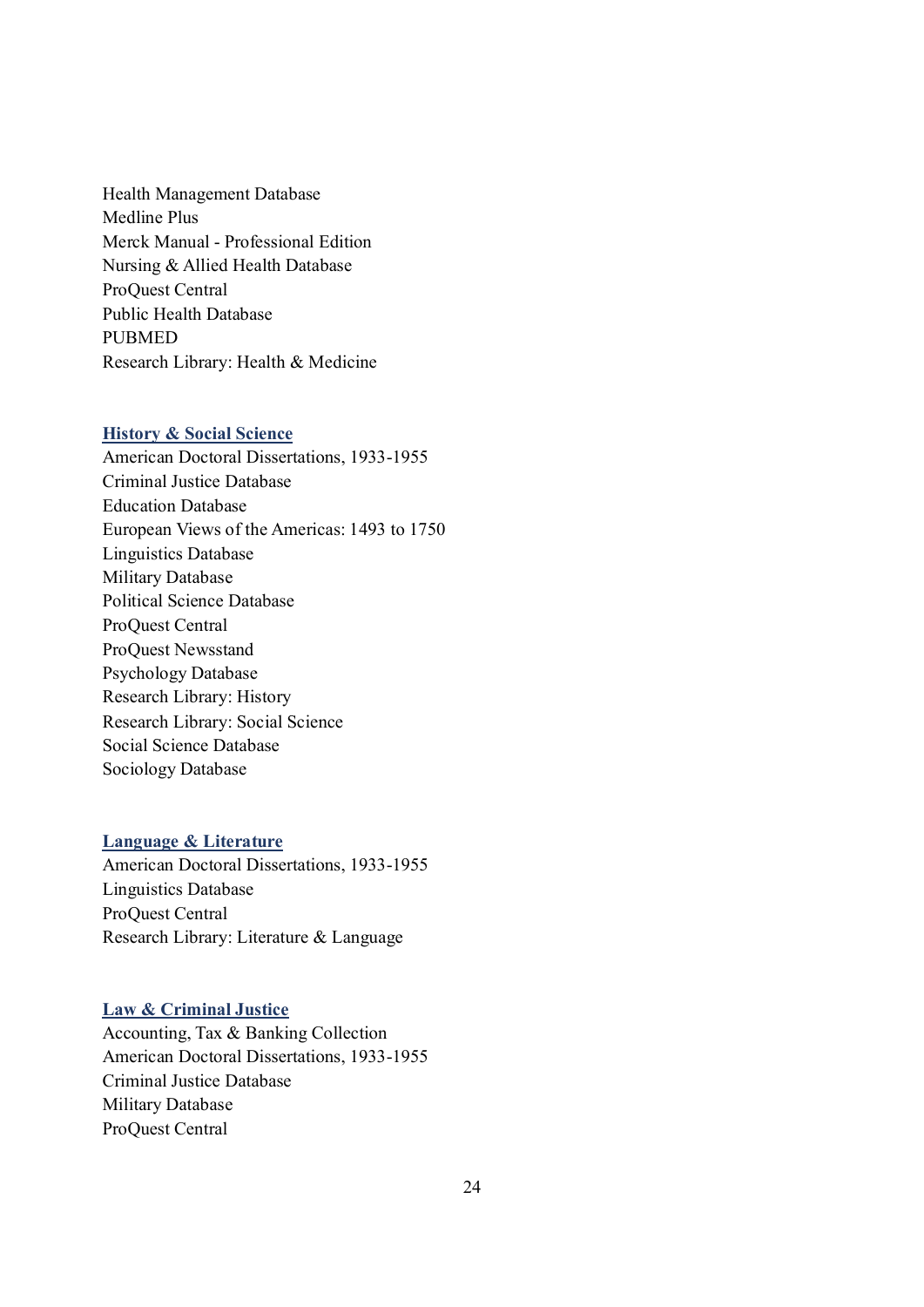#### **News & Current Events**

ABI/INFORM Collection ABI/INFORM Dateline ABI/INFORM Global African Newsstand Asia Newsstream Australia & New Zealand Newsstream Canadian Business & Current Affairs Database (CBCA) Canadian Newsstream European Newsstream International Newsstream Middle East Newsstream Natural Disaster and Extreme Weather Searchable Information Center ProQuest Central ProQuest Newsstand US Major Dailies US Midwest Newsstream US Newsstream US North Central Newsstream US Northeast Newsstream US South Central Newsstream US Southeast Newsstream US West Newsstream

#### **Psychology**

American Doctoral Dissertations, 1933-1955 Criminal Justice Database Cyberbullying Searchable Information Center ProQuest Central Psychology Database Research Library: Health & Medicine Research Library: Social Science Social Science Database Sociology Database

#### **Religion & Philosophy**

American Doctoral Dissertations, 1933-1955 East Texas Baptist University's Bible Study Guide Commentary Series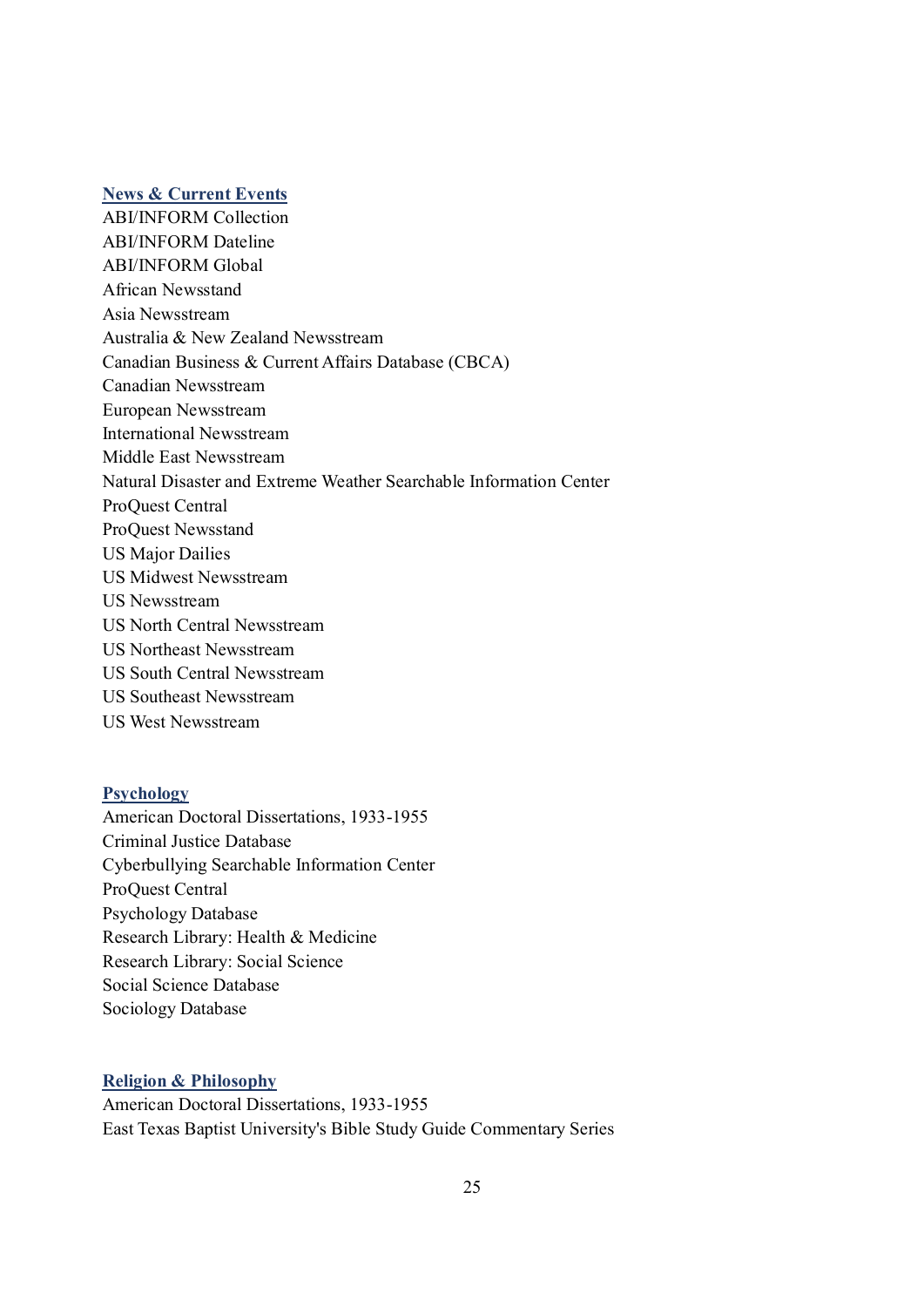ProQuest Central Religion Database Research Library

## **Science & Technology**

American Doctoral Dissertations, 1933-1955 Biology Database Computing Database Green File ProQuest Central ProQuest Newsstand Research Library: Science & Technology Science Database Telecommunications Database

## **Success Skills**

Career & Technical Education Database ProQuest Central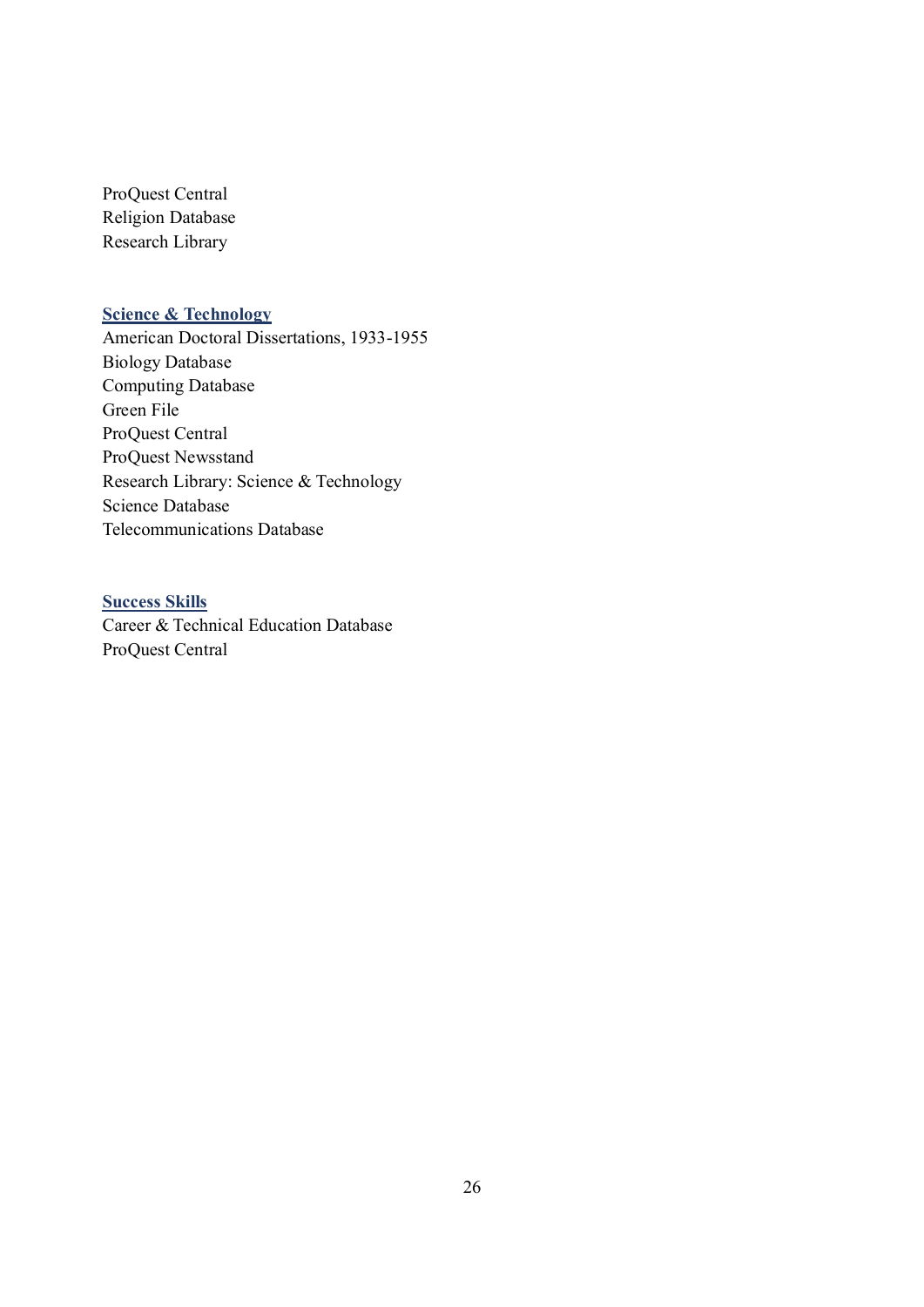## **9. EBSCO SOCINDEX WITH FULL TEXT DATABASE**

#### **A Rich Full-Text Sociology Database**

SocINDEX with Full Text is a robust sociology research database. It provides full-text, peerreviewed sociology journals covering many studies including gender studies, criminal justice, social psychology, racial studies, religion and social work.SocINDEX with Full Text is a full-text research database covering sociology and related disciplines. It features hundreds of full-text journals and millions of records with subject headings from a sociological thesaurus.

#### **URL: http://search.ebscohost.com**

#### **Institution: DAYBREAK UNIVERSITY ID/PW: dbuniv / Daybreak20\***

- To access your subscription, go to the EBSCO SocINDEX with Full Text Database website at http://search.ebscohost.com;enter your Institution's ID and password when prompted. Once you have logged in, the resources you have subscribed to will appear on the screen.
- Note that on the Menu, there is a search box that allows your students to directly query across vendors using our federated search service.
- Our Librarian staff has composed an instructional material that you might find useful. This can be found on the library desk.

If you have any questions, please contact us at  $libdaybreak@gmail.comor call 310-739-0132.$ </u>

#### **Content Includes**

- More than 620 active full-text journals and magazines
- More than 600 active full-text peer-reviewed journals
- · More than 300 active full-text peer-reviewed journals with no embargo
- More than 440 active full-text journals indexed in Web of Science or Scopus

#### **Core Coverage Journals in all Related Core Disciplines**

*SocINDEX with Full Text* covers a broad range of studies, including gender studies, criminal justice, social psychology, religion, racial studies and social work.

In addition to full-text journals, *SocINDEX with Full Text* contains informative abstracts for core coverage journals dating as far back as 1895. Complete with extensive indexing for books, monographs, conference papers and other non-periodical content sources, the database also includes searchable cited references.